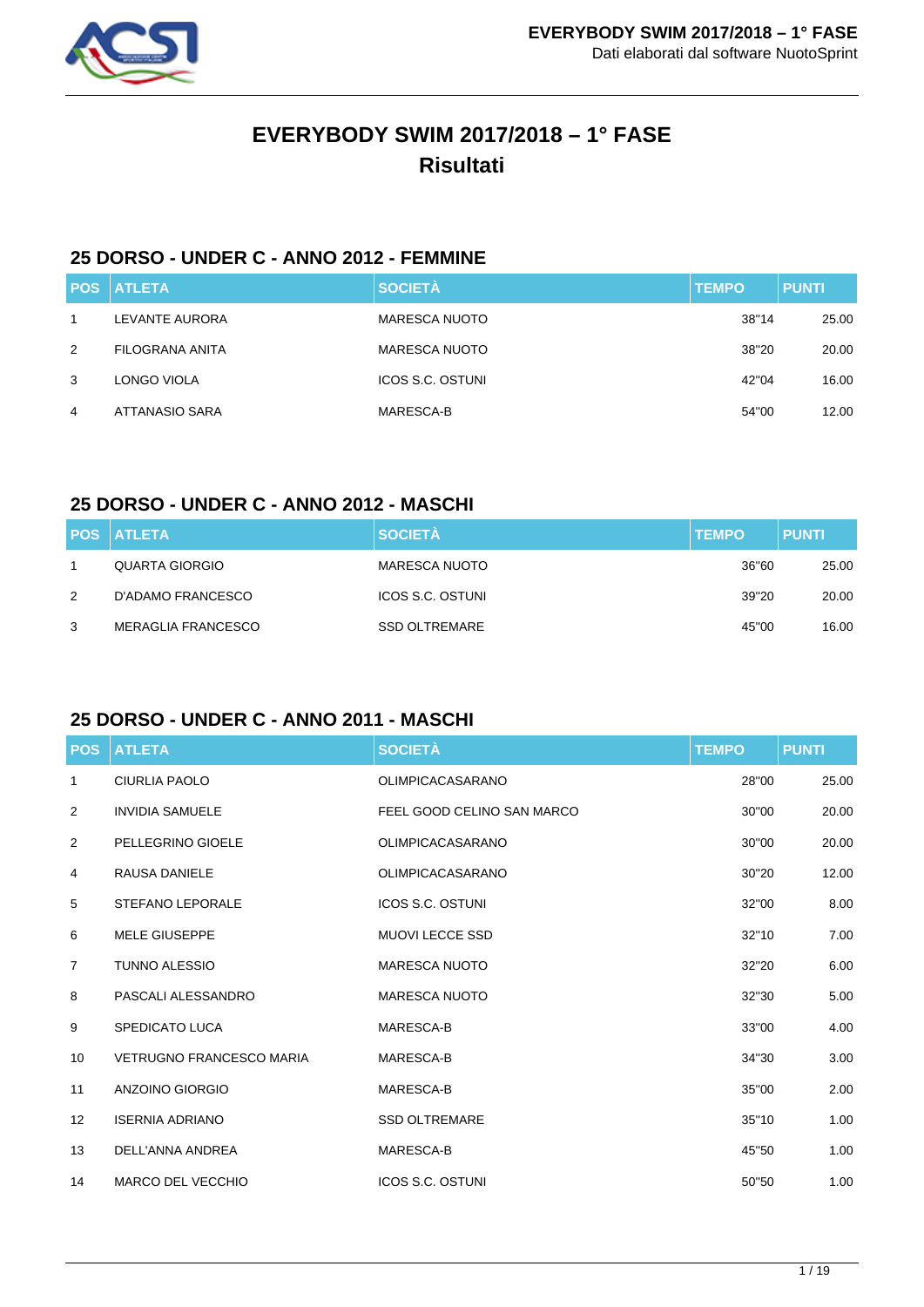

### **25 DORSO - ESORDIENTI C1 - FEMMINE**

| <b>POS</b>     | <b>ATLETA</b>                | <b>SOCIETÀ</b>             | <b>TEMPO</b> | <b>PUNTI</b> |
|----------------|------------------------------|----------------------------|--------------|--------------|
| 1              | PAPADIA LINDA                | <b>MARESCA NUOTO</b>       | 27"35        | 25.00        |
| $\overline{2}$ | <b>VECCHIO ADELE</b>         | <b>OLIMPICACASARANO</b>    | 28"60        | 20.00        |
| 3              | SPINELLI EMMA                | <b>SSD OLTREMARE</b>       | 29"50        | 16.00        |
| 4              | ROGGERONE LARA               | <b>MUOVI LECCE SSD</b>     | 29"90        | 12.00        |
| 5              | <b>BERGAMO LAVINIA MARIA</b> | <b>MARESCA NUOTO</b>       | 30"00        | 8.00         |
| 5              | <b>GERARDI CAROLA</b>        | <b>MARESCA NUOTO</b>       | 30"00        | 8.00         |
| $\overline{7}$ | POCI EMMA                    | FEEL GOOD CELINO SAN MARCO | 30"30        | 6.00         |
| 8              | POLO CAROLA                  | <b>MARESCA NUOTO</b>       | 32"00        | 5.00         |
| 9              | PROVENZANO LUCREZIA          | <b>OLIMPICACASARANO</b>    | 33"40        | 4.00         |
| 10             | PREVITERO GIULIA             | <b>SSD OLTREMARE</b>       | 34"40        | 3.00         |
| 11             | <b>CARLA' ELENA</b>          | <b>MUOVI LECCE SSD</b>     | 35"20        | 2.00         |
| 12             | <b>MONSELLATO FEDERICA</b>   | <b>MARESCA NUOTO</b>       | 35"80        | 1.00         |
| 13             | <b>AMICO JASMINE</b>         | <b>SSD OLTREMARE</b>       | 37"00        | 1.00         |
| 14             | <b>SCARPA CARLOTTA</b>       | MARESCA-B                  | 37"80        | 1.00         |
| 15             | <b>FOSCHETTI GAIA</b>        | MARESCA-B                  | 38"90        | 1.00         |
| 16             | <b>VERGORI GIADA</b>         | MARESCA-B                  | 39"60        | 1.00         |

## **25 DORSO - ESORDIENTI C1 - MASCHI**

| <b>POS</b>        | <b>ATLETA</b>            | <b>SOCIETÀ</b>             | <b>TEMPO</b> | <b>PUNTI</b> |
|-------------------|--------------------------|----------------------------|--------------|--------------|
| 1                 | DI LAURO FRANCESCO       | FEEL GOOD CELINO SAN MARCO | 24"60        | 25.00        |
| 2                 | <b>VACCA GIUSEPPE</b>    | FEEL GOOD CELINO SAN MARCO | 25"10        | 20.00        |
| 3                 | <b>PUCE FEDERICO</b>     | FEEL GOOD CELINO SAN MARCO | 25"70        | 16.00        |
| 4                 | <b>MASSAFRA GABRIELE</b> | OLIMPICACASARANO           | 26"70        | 12.00        |
| 5                 | <b>LIACI SAMUEL</b>      | <b>SSD OLTREMARE</b>       | 27"70        | 8.00         |
| 6                 | DE LUCA MANUEL           | <b>MARESCA NUOTO</b>       | 27"80        | 7.00         |
| $\overline{7}$    | <b>FIORE ANDREA</b>      | <b>MARESCA NUOTO</b>       | 28"70        | 6.00         |
| $\overline{7}$    | PICCOLO SAMUEL           | <b>SSD OLTREMARE</b>       | 28"70        | 6.00         |
| 9                 | <b>TORSELLO LORENZO</b>  | <b>SSD OLTREMARE</b>       | 29"10        | 4.00         |
| 10                | <b>TALA' FLAVIO</b>      | <b>OLIMPICACASARANO</b>    | 29"50        | 3.00         |
| 11                | D'OSTUNI VITTORIO MARIA  | MARESCA-B                  | 30"10        | 2.00         |
| $12 \overline{ }$ | <b>VIVA RAFFAELE</b>     | <b>SSD OLTREMARE</b>       | 30"60        | 1.00         |
| 13                | CARICATO MATTEO          | <b>SSD OLTREMARE</b>       | 30"80        | 1.00         |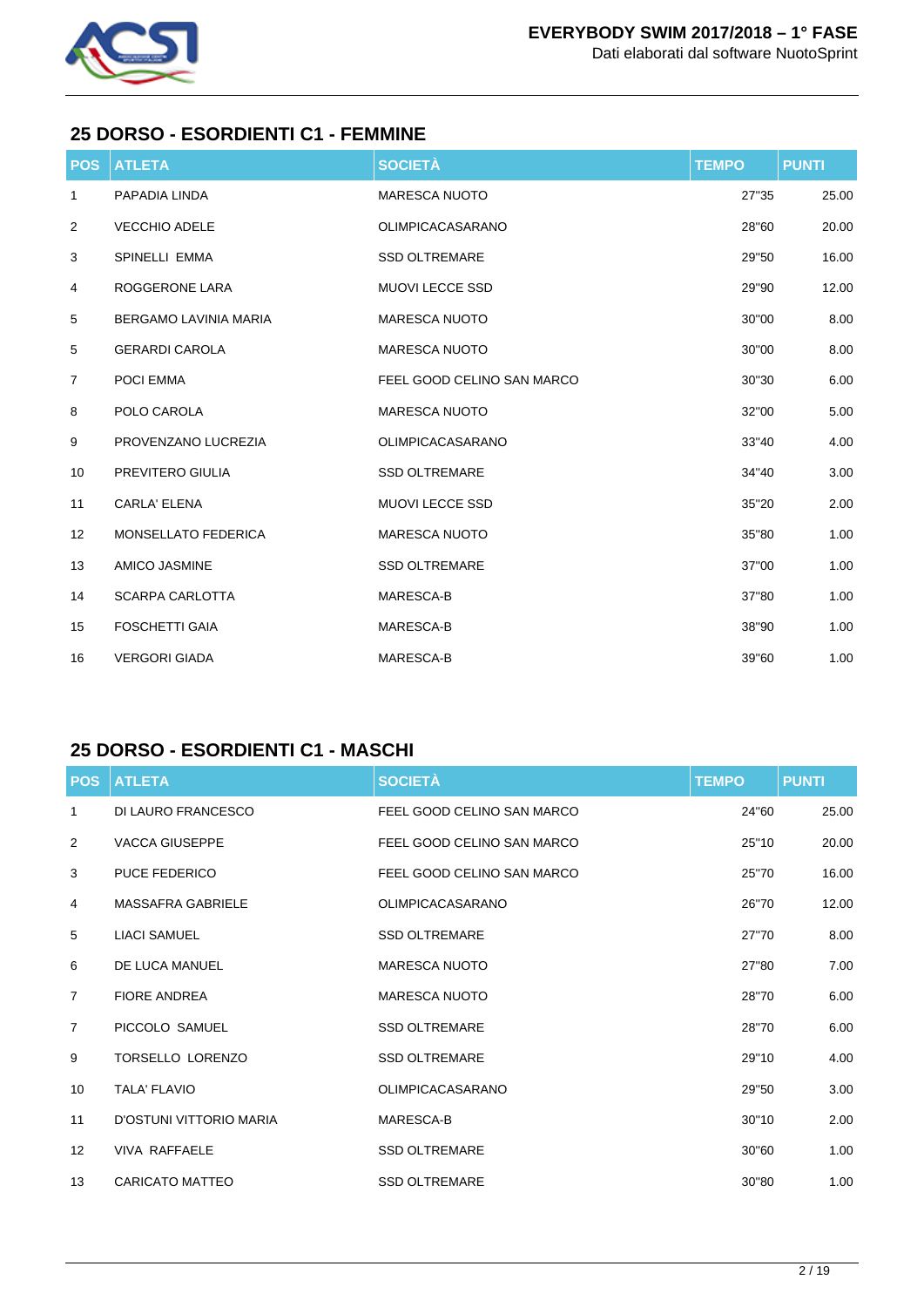

Dati elaborati dal software NuotoSprint

| 14 | DE MATTEIS DARIO       | MUOVI LECCE SSD      | 31"60 | 1.00 |
|----|------------------------|----------------------|-------|------|
| 15 | TOMA MARIO             | <b>SSD OLTREMARE</b> | 33"00 | 1.00 |
| 16 | CARROZZO MATTEO        | MARESCA-B            | 35"30 | 1.00 |
| 16 | <b>GRECO FRANCESCO</b> | <b>SSD OLTREMARE</b> | 35"30 | 1.00 |

## **50 DORSO - ESORDIENTI C2 - FEMMINE**

| <b>POS</b>     | <b>ATLETA</b>              | <b>SOCIETÀ</b>                 | <b>TEMPO</b> | <b>PUNTI</b> |
|----------------|----------------------------|--------------------------------|--------------|--------------|
| 1              | <b>PARISI BENEDETTA</b>    | ICOS S. C. FRANCAVILLA FONTANA | 53"40        | 25.00        |
| $\overline{2}$ | <b>IAIA MARTINA</b>        | FEEL GOOD CELINO SAN MARCO     | 54"90        | 20.00        |
| 3              | <b>BONANNO SOFIA</b>       | <b>MARESCA NUOTO</b>           | 55"00        | 16.00        |
| 4              | <b>DORIA LUCREZIA</b>      | <b>MUOVI LECCE SSD</b>         | 1'01"00      | 12.00        |
| 5              | <b>IMBRIANI IRENE</b>      | <b>MARESCA NUOTO</b>           | 1'01"20      | 8.00         |
| 6              | AVANTAGGIATO CARLOTTA      | <b>MUOVI LECCE SSD</b>         | 1'02"00      | 7.00         |
| $\overline{7}$ | <b>CENTONZE BEATRICE</b>   | <b>MARESCA NUOTO</b>           | 1'02"50      | 6.00         |
| 8              | <b>VETRUGNO SOFIA</b>      | MARESCA-B                      | 1'02"70      | 5.00         |
| 9              | ALBANESE GIORGIA           | <b>MARESCA NUOTO</b>           | 1'03"70      | 4.00         |
| 10             | <b>MAGGIO ANNA</b>         | <b>OLIMPICACASARANO</b>        | 1'03"90      | 3.00         |
| 11             | DE BENEDITTIS MARIA TERESA | <b>MUOVI LECCE SSD</b>         | 1'04"40      | 2.00         |
| 12             | AVANTAGGIATO BENEDETTA     | <b>MUOVI LECCE SSD</b>         | 1'06"40      | 1.00         |
| 13             | <b>MARTINA ALESSANDRA</b>  | MARESCA-B                      | 1'13"30      | 1.00         |
| $\blacksquare$ | FRANCO CHIARA *(1)         | <b>SSD OLTREMARE</b>           |              | 0.00         |
|                | MARINO SOFIA *(2)          | <b>MARESCA NUOTO</b>           |              | 0.00         |

\*(1) ASSENTE

\*(2) ASSENTE

## **50 DORSO - ESORDIENTI C2 - MASCHI**

|   | <b>POS ATLETA</b>     | <b>SOCIETÀ</b>                 | <b>TEMPO</b> | <b>PUNTI</b> |
|---|-----------------------|--------------------------------|--------------|--------------|
| 1 | <b>REFOLO MICHELE</b> | <b>MUOVI LECCE SSD</b>         | 42"30        | 25.00        |
| 2 | BORRACINO IVAN        | ICOS S. C. FRANCAVILLA FONTANA | 46"00        | 20.00        |
| 3 | PELLEGRINO MATTIA     | <b>OLIMPICACASARANO</b>        | 49"50        | 16.00        |
| 4 | <b>TUNDO SIMONE</b>   | <b>OLIMPICACASARANO</b>        | 50"00        | 12.00        |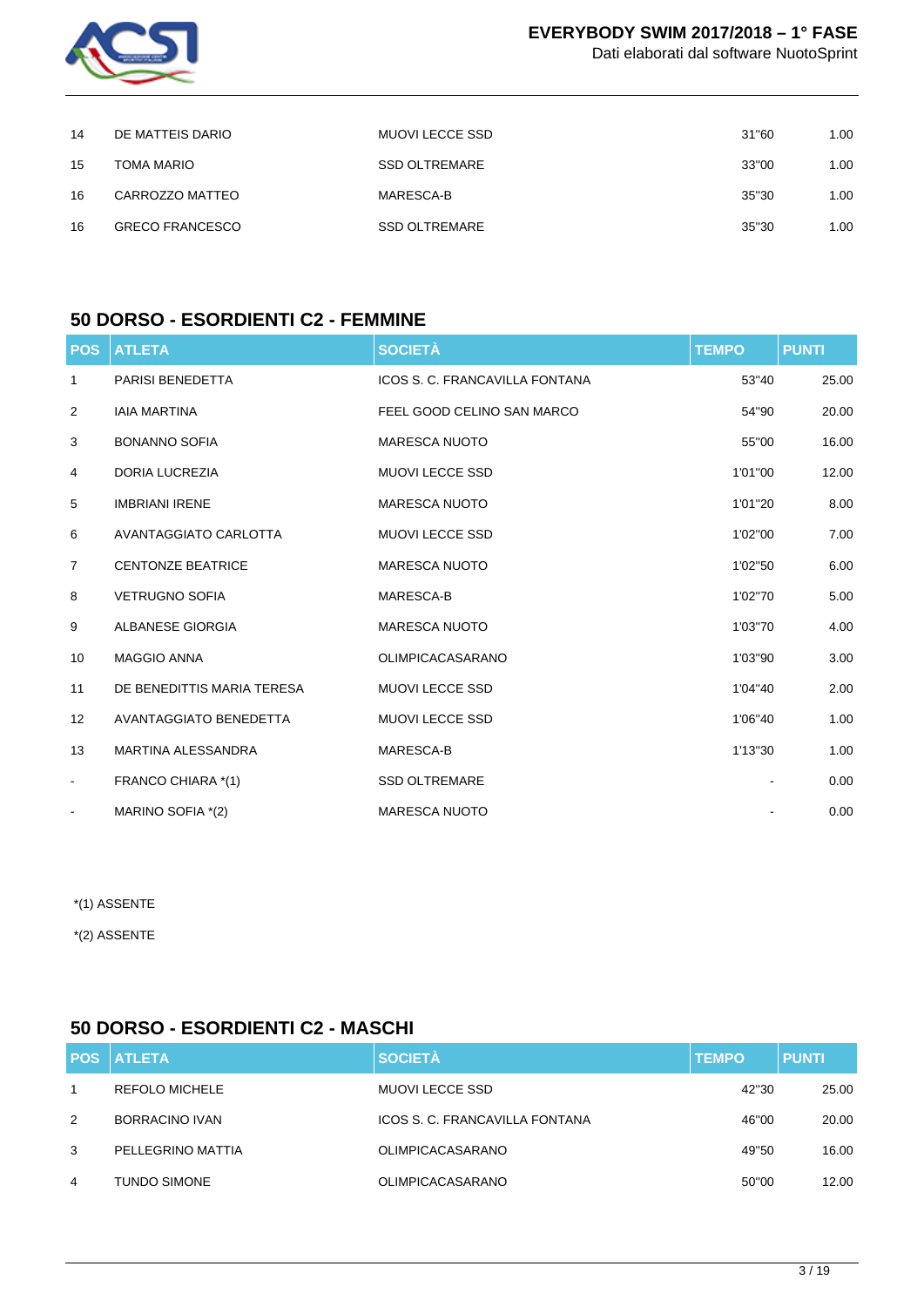

| 5              | MARTALO' SALVATORE     | <b>OLIMPICACASARANO</b>    | 51"60   | 8.00 |
|----------------|------------------------|----------------------------|---------|------|
| 6              | DI ROMA PIETRO         | ICOS S.C. OSTUNI           | 53"80   | 7.00 |
| $\overline{7}$ | <b>GARZIA EDOARDO</b>  | FEEL GOOD CELINO SAN MARCO | 54"10   | 6.00 |
| 8              | PISANELLO LUIGI        | <b>SSD OLTREMARE</b>       | 54"30   | 5.00 |
| 9              | DE FABRIZIO SAMUEL     | <b>SSD OLTREMARE</b>       | 55"70   | 4.00 |
| 10             | <b>MAZZOTTA ENRICO</b> | <b>SSD OLTREMARE</b>       | 55"90   | 3.00 |
| 11             | DE FUSCO FRANCESCO     | <b>SSD OLTREMARE</b>       | 58"40   | 2.00 |
| 12             | BERGAMO LORENZO        | <b>MARESCA NUOTO</b>       | 1'00"50 | 1.00 |
| 13             | <b>FIASCHI ERIK</b>    | FEEL GOOD CELINO SAN MARCO | 1'02"20 | 1.00 |

## **25 STILE LIBERO - UNDER C - ANNO 2012 - MASCHI**

| <b>POS ATLETA</b> | <b>SOCIETA</b>   | <b>TEMPO</b> | <b>PUNTI</b> |
|-------------------|------------------|--------------|--------------|
| D'ADAMO FRANCESCO | ICOS S.C. OSTUNI | 40"70        | 25.00        |

### **25 STILE LIBERO - UNDER C - ANNO 2011 - MASCHI**

|                          | <b>POS ATLETA</b>       | <b>SOCIETÀ</b>          | <b>TEMPO</b> | <b>PUNTI</b> |
|--------------------------|-------------------------|-------------------------|--------------|--------------|
| 1                        | CONGEDO TOMMASO         | MUOVI LECCE SSD         | 24"40        | 25.00        |
| 2                        | <b>STEFANO LEPORALE</b> | ICOS S.C. OSTUNI        | 26"90        | 20.00        |
| 3                        | CIURLIA PAOLO           | <b>OLIMPICACASARANO</b> | 30"30        | 16.00        |
| $\overline{4}$           | RAUSA DANIELE           | <b>OLIMPICACASARANO</b> | 32"20        | 12.00        |
| 5                        | TUNNO ALESSIO           | <b>MARESCA NUOTO</b>    | 32"30        | 8.00         |
| 6                        | MARCO DEL VECCHIO       | <b>ICOS S.C. OSTUNI</b> | 46"30        | 7.00         |
| $\overline{\phantom{a}}$ | BLASI EDOARDO *(1)      | <b>MUOVI LECCE SSD</b>  | ۰            | 0.00         |

\*(1) ASSENTE

#### **25 STILE LIBERO - ESORDIENTI C1 - FEMMINE**

|   | <b>POS ATLETA</b>     | <b>SOCIETÀ</b>       | <b>TEMPO</b> | <b>PUNTI</b> |
|---|-----------------------|----------------------|--------------|--------------|
|   | PAPADIA LINDA         | <b>MARESCA NUOTO</b> | 28"00        | 25.00        |
| 2 | BERGAMO LAVINIA MARIA | <b>MARESCA NUOTO</b> | 28"10        | 20.00        |
| 3 | DE FILIPPI LUDOVICA   | MUOVI LECCE SSD      | 29"90        | 16.00        |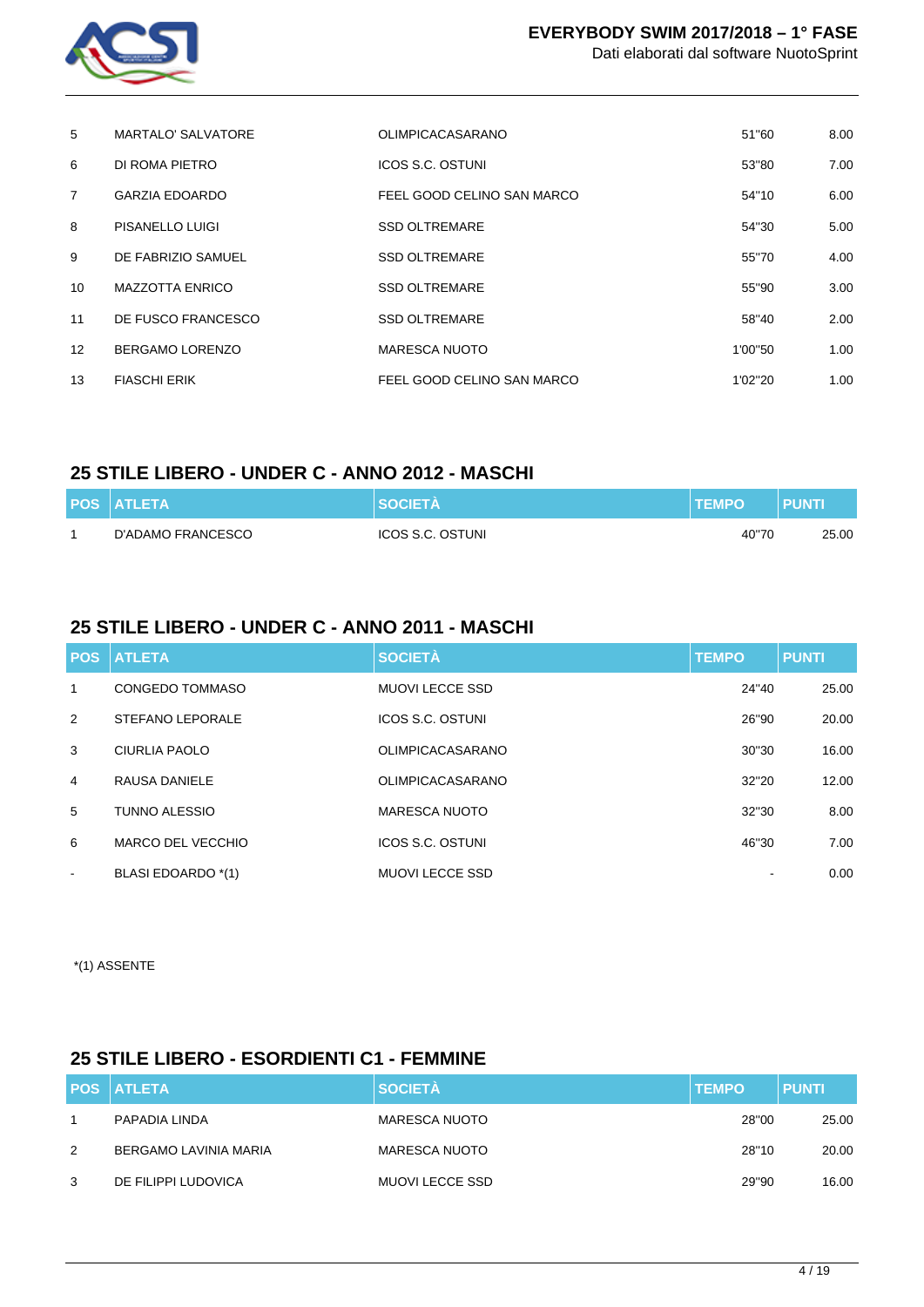

Dati elaborati dal software NuotoSprint

| 4 | GERARDI CAROLA       | MARESCA NUOTO           | 30"10 | 12.00 |
|---|----------------------|-------------------------|-------|-------|
| 5 | <b>VECCHIO ADELE</b> | <b>OLIMPICACASARANO</b> | 32"90 | 8.00  |
| 6 | MONSELLATO FEDERICA  | MARESCA NUOTO           | 34"10 | 7.00  |
|   | PROVENZANO LUCREZIA  | <b>OLIMPICACASARANO</b> | 41"40 | 6.00  |

### **25 STILE LIBERO - ESORDIENTI C1 - MASCHI**

| <b>POS</b>     | <b>ATLETA</b>            | <b>SOCIETÀ</b>                 | <b>TEMPO</b> | <b>PUNTI</b> |
|----------------|--------------------------|--------------------------------|--------------|--------------|
| 1              | DI LAURO FRANCESCO       | FEEL GOOD CELINO SAN MARCO     | 19"40        | 25.00        |
| $\mathcal{P}$  | CACCIAPAGLIA ANDREA      | MUOVI LECCE SSD                | 20"90        | 20.00        |
| 3              | <b>VACCA GIUSEPPE</b>    | FEEL GOOD CELINO SAN MARCO     | 22"70        | 16.00        |
| $\overline{4}$ | <b>MASSAFRA GABRIELE</b> | <b>OLIMPICACASARANO</b>        | 23"30        | 12.00        |
| 5              | TALA' FLAVIO             | <b>OLIMPICACASARANO</b>        | 27"10        | 8.00         |
| 6              | LOCCI ALBERTO            | MUOVI LECCE SSD                | 27"50        | 7.00         |
| $\overline{7}$ | DELLA CORTE DAVIDE       | ICOS S. C. FRANCAVILLA FONTANA | 29"20        | 6.00         |

## **50 STILE LIBERO - ESORDIENTI C2 - FEMMINE**

|                | <b>POS ATLETA</b>      | <b>SOCIETÀ</b>                 | <b>TEMPO</b> | <b>PUNTI</b> |
|----------------|------------------------|--------------------------------|--------------|--------------|
| 1              | CALÒ NOEMI             | FEEL GOOD CELINO SAN MARCO     | 45"10        | 25.00        |
| 2              | <b>CONGEDO SOFIA</b>   | <b>MUOVI LECCE SSD</b>         | 45"90        | 20.00        |
| 3              | RODIA MARIA SOFIA      | ICOS S. C. FRANCAVILLA FONTANA | 50"40        | 16.00        |
| $\overline{4}$ | PASCA CLAUDIA          | <b>MUOVI LECCE SSD</b>         | 51"60        | 12.00        |
| 5              | SARACINO ROSITA        | <b>SSD OLTREMARE</b>           | 53"60        | 8.00         |
| 6              | <b>FORESTA ERSILIA</b> | <b>MUOVI LECCE SSD</b>         | 57"50        | 7.00         |
| $\overline{7}$ | LONGO MARA             | ICOS S.C. OSTUNI               | 59"80        | 6.00         |
| 8              | SILIBERTO CHIARA       | ICOS S. C. FRANCAVILLA FONTANA | 1'00"10      | 5.00         |

## **50 STILE LIBERO - ESORDIENTI C2 - MASCHI**

|              | <b>POS ATLETA</b>       | <b>SOCIETÀ</b>                 | <b>TEMPO</b> | <b>PUNTI</b> |
|--------------|-------------------------|--------------------------------|--------------|--------------|
| $\mathbf{1}$ | BORRACINO IVAN          | ICOS S. C. FRANCAVILLA FONTANA | 39"40        | 25.00        |
| 2            | <b>GALIANO GIUSEPPE</b> | ICOS S. C. FRANCAVILLA FONTANA | 41"70        | 20.00        |
| 3            | <b>TUNNO SIMONE</b>     | <b>MARESCA NUOTO</b>           | 41"80        | 16.00        |
| 4            | CIURLIA CARLO           | <b>OLIMPICACASARANO</b>        | 42"70        | 12.00        |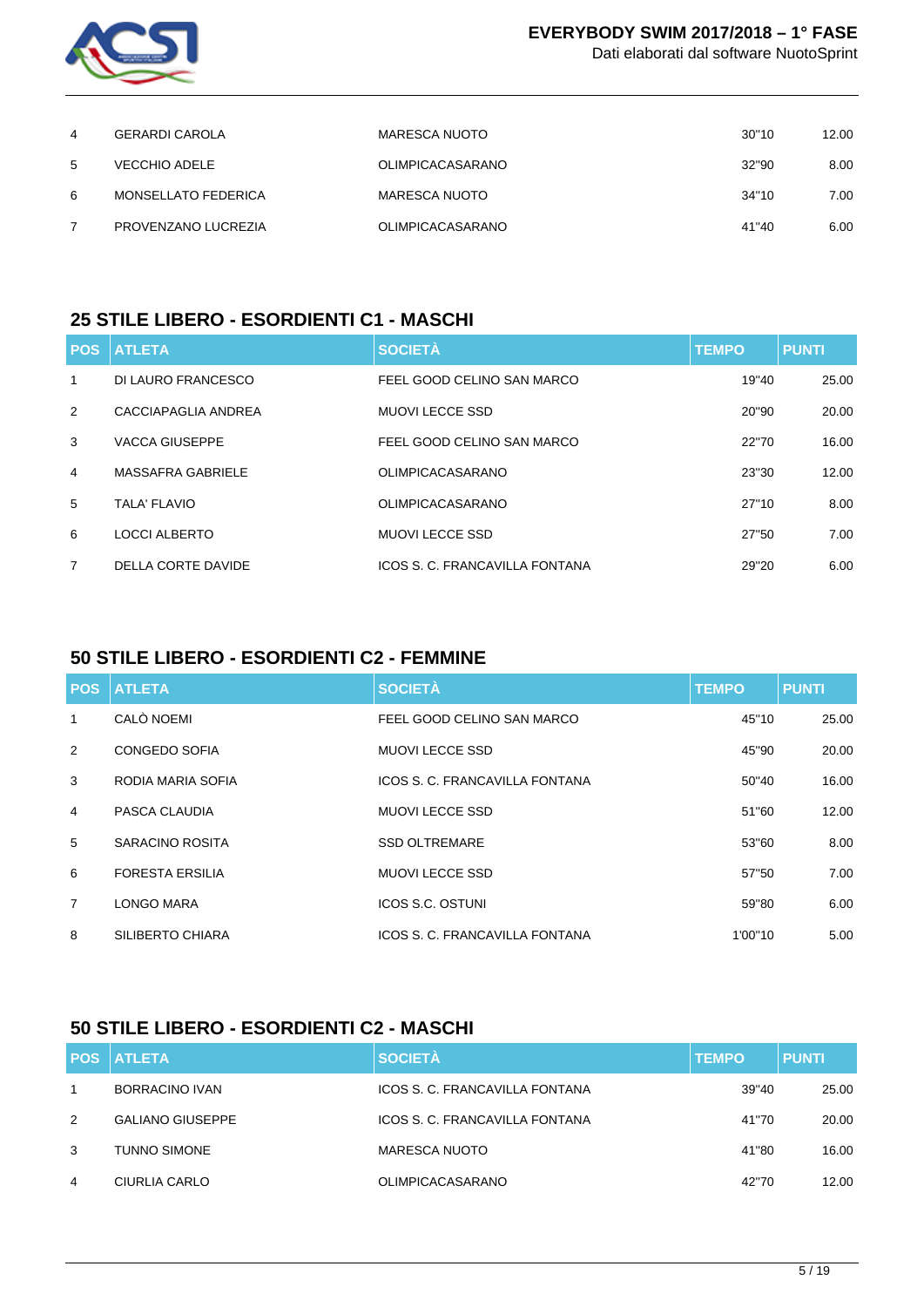

| 5                 | <b>CARRASSI JOELE</b>     | ICOS S.C. OSTUNI               | 42"80   | 8.00 |
|-------------------|---------------------------|--------------------------------|---------|------|
| 6                 | PISANELLO LUIGI           | <b>SSD OLTREMARE</b>           | 44"30   | 7.00 |
| $\overline{7}$    | <b>MARTALO' SALVATORE</b> | <b>OLIMPICACASARANO</b>        | 44"70   | 6.00 |
| 8                 | <b>CARBONE GIUSEPPE</b>   | ICOS S. C. FRANCAVILLA FONTANA | 45"80   | 5.00 |
| 9                 | PELLEGRINO MATTIA         | <b>OLIMPICACASARANO</b>        | 46"00   | 4.00 |
| 10                | <b>FILOMENA MATTIA</b>    | ICOS S. C. FRANCAVILLA FONTANA | 48"70   | 3.00 |
| 11                | DI ROMA PIETRO            | ICOS S.C. OSTUNI               | 48"90   | 2.00 |
| $12 \overline{ }$ | DIMA ANDREA               | <b>SSD OLTREMARE</b>           | 52"10   | 1.00 |
| 13                | BERGAMO LORENZO           | <b>MARESCA NUOTO</b>           | 53"60   | 1.00 |
| 14                | CAUS LEONARDO             | <b>MUOVI LECCE SSD</b>         | 1'00"50 | 1.00 |

### **25 RANA - ESORDIENTI C1 - FEMMINE**

|               | <b>POS ATLETA</b>            | <b>SOCIETA</b>  | <b>ITEMPO</b> | <b>PUNTI</b> |
|---------------|------------------------------|-----------------|---------------|--------------|
|               | DE RICCARDIS MARIA GABRIELLA | MUOVI LECCE SSD | 32"90         | 25.00        |
| $\mathcal{P}$ | DE CILLIS CARMEN             | MUOVI LECCE SSD | 41"80         | 20.00        |

## **25 RANA - ESORDIENTI C1 - MASCHI**

|   | <b>POS ATLETA</b>       | <b>SOCIETA</b>             | <b>TEMPO</b> | <b>PUNTI</b> |
|---|-------------------------|----------------------------|--------------|--------------|
| 1 | DEL PRETE SIMONE        | MUOVI LECCE SSD            | 27"80        | 25.00        |
| 2 | <b>PUCE FEDERICO</b>    | FEEL GOOD CELINO SAN MARCO | 33"80        | 20.00        |
| 3 | <b>GRAVILI CRISTIAN</b> | MUOVI LECCE SSD            | 35"00        | 16.00        |
| 4 | DE BENEDITTIS FRANCESCO | MUOVI LECCE SSD            | 35"60        | 12.00        |

#### **25 RANA - ESORDIENTI C2 - FEMMINE**

| <b>POS</b>     | <b>ATLETA</b>            | <b>SOCIETÀ</b>                 | <b>TEMPO</b> | <b>PUNTI</b> |
|----------------|--------------------------|--------------------------------|--------------|--------------|
| 1              | CALÒ NOEMI               | FEEL GOOD CELINO SAN MARCO     | 29"10        | 25.00        |
| 2              | RODIA MARIA SOFIA        | ICOS S. C. FRANCAVILLA FONTANA | 30"50        | 20.00        |
| 3              | LONGO MARA               | ICOS S.C. OSTUNI               | 30"60        | 16.00        |
| 4              | <b>PARISI BENEDETTA</b>  | ICOS S. C. FRANCAVILLA FONTANA | 31"80        | 12.00        |
| 5              | <b>IAIA MARTINA</b>      | FEEL GOOD CELINO SAN MARCO     | 32"00        | 8.00         |
| 6              | <b>CENTONZE BEATRICE</b> | MARESCA NUOTO                  | 33"00        | 7.00         |
| $\overline{7}$ | QUARTA MARIA VITTORIA    | MUOVI LECCE SSD                | 33"60        | 6.00         |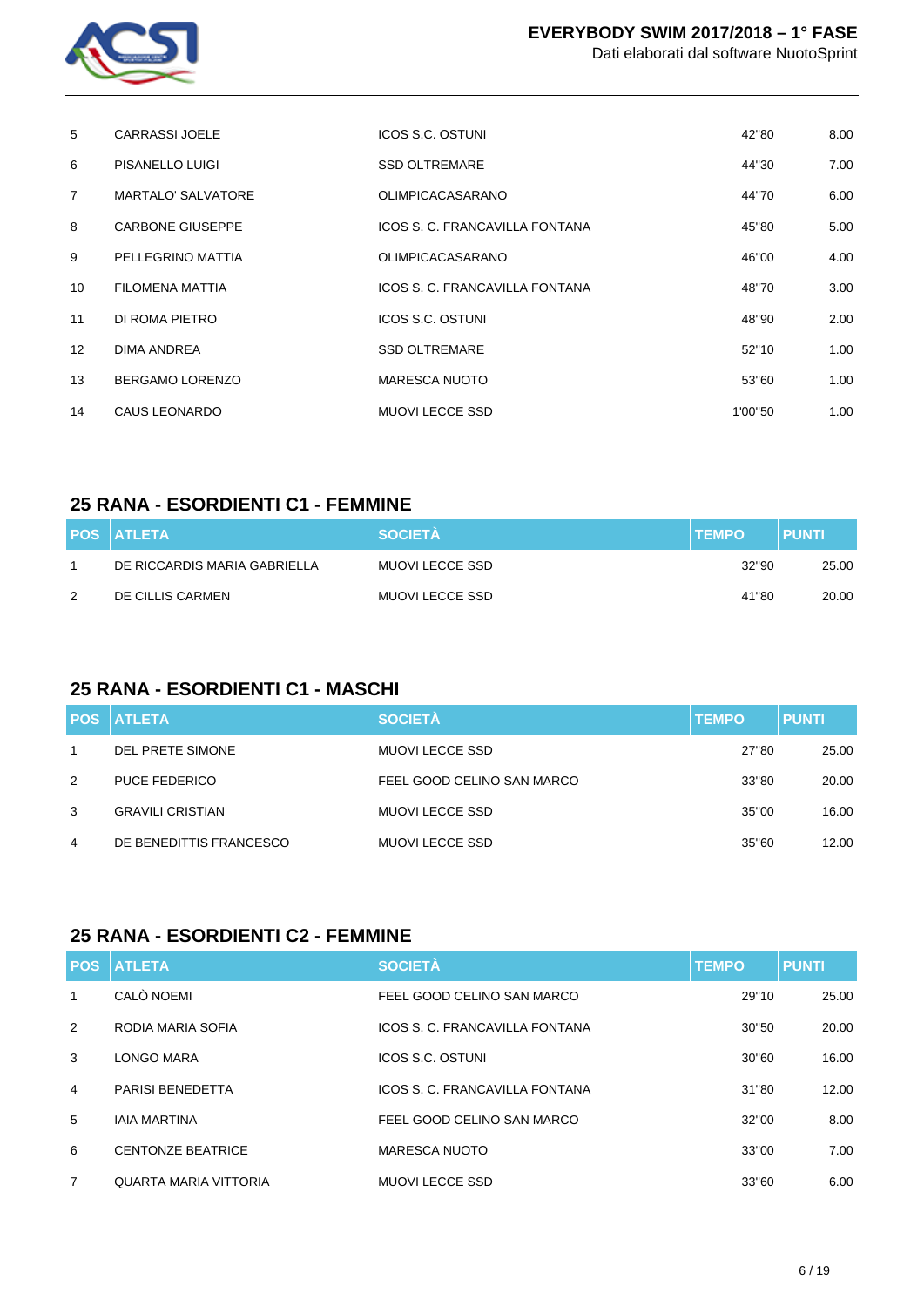

Dati elaborati dal software NuotoSprint

|        | MAGGIO ANNA       | <b>OLIMPICACASARANO</b> | 34"80                    | 5.00 |
|--------|-------------------|-------------------------|--------------------------|------|
| $\sim$ | MARINO SOFIA *(1) | MARESCA NUOTO           | $\overline{\phantom{a}}$ | 0.00 |

\*(1) ASSENTE

#### **25 RANA - ESORDIENTI C2 - MASCHI**

|                | <b>POS ATLETA</b>       | <b>SOCIETÀ</b>                 | <b>TEMPO</b> | <b>PUNTI</b> |
|----------------|-------------------------|--------------------------------|--------------|--------------|
| $\mathbf{1}$   | <b>GALIANO GIUSEPPE</b> | ICOS S. C. FRANCAVILLA FONTANA | 25"30        | 25.00        |
| 2              | <b>CARRASSI JOELE</b>   | ICOS S.C. OSTUNI               | 25"70        | 20.00        |
| 3              | CIURLIA CARLO           | <b>OLIMPICACASARANO</b>        | 25"80        | 16.00        |
| $\overline{4}$ | <b>TUNDO SIMONE</b>     | <b>OLIMPICACASARANO</b>        | 26"10        | 12.00        |
| 5              | DE SANTIS DIEGO         | <b>SSD OLTREMARE</b>           | 26"40        | 8.00         |
| 6              | <b>FIASCHI ERWIN</b>    | FEEL GOOD CELINO SAN MARCO     | 26"90        | 7.00         |
| 7              | <b>CARBONE GIUSEPPE</b> | ICOS S. C. FRANCAVILLA FONTANA | 27"10        | 6.00         |

## **50 DORSO - ESORDIENTI B1 - FEMMINE**

| <b>POS</b>     | <b>ATLETA</b>              | <b>SOCIETÀ</b>                 | <b>TEMPO</b> | <b>PUNTI</b> |
|----------------|----------------------------|--------------------------------|--------------|--------------|
| $\mathbf{1}$   | <b>BECCARISI ANASTASIA</b> | <b>MUOVI LECCE SSD</b>         | 47"00        | 25.00        |
| 2              | <b>BRUNO FATIMA</b>        | <b>MUOVI LECCE SSD</b>         | 47"20        | 20.00        |
| 3              | PERRONE MATILDE            | <b>MARESCA NUOTO</b>           | 47"30        | 16.00        |
| 4              | <b>CITO SOFIA</b>          | FEEL GOOD CELINO SAN MARCO     | 51"70        | 12.00        |
| 5              | <b>MARSANO ELISABETTA</b>  | <b>OLIMPICACASARANO</b>        | 53"60        | 8.00         |
| 6              | PEZZUTO MARGARET           | FEEL GOOD CELINO SAN MARCO     | 54"70        | 7.00         |
| $\overline{7}$ | ASCENZO LUCA               | <b>ICOS S.C. OSTUNI</b>        | 56"10        | 6.00         |
| 8              | <b>MANCA AMELIA</b>        | ICOS S. C. FRANCAVILLA FONTANA | 1'00"80      | 5.00         |
| 9              | PIZZILEO GIADA             | <b>OLIMPICACASARANO</b>        | 1'00"90      | 4.00         |
| 10             | PARROTTA GIORGIA           | <b>OLIMPICACASARANO</b>        | 1'01"40      | 3.00         |
| $\blacksquare$ | BARZELOGNA ALESSANDRA *(1) | <b>MUOVI LECCE SSD</b>         |              | 0.00         |

\*(1) ASSENTE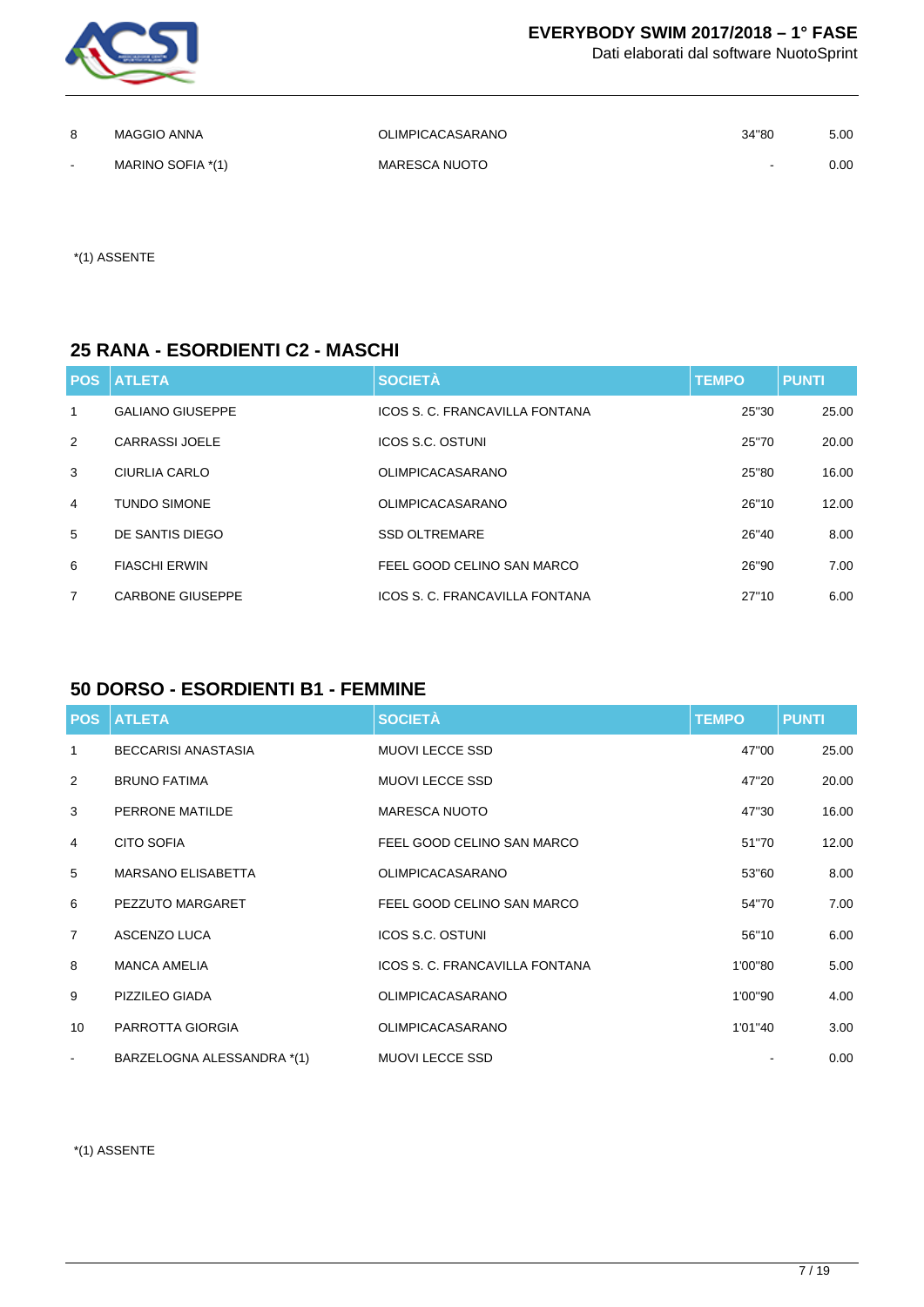

#### **50 DORSO - ESORDIENTI B1 - MASCHI**

| POS, | <b>ATLETA</b>        | <b>SOCIETÀ</b>                 | <b>TEMPO</b> | <b>PUNTI</b> |
|------|----------------------|--------------------------------|--------------|--------------|
| 1    | INCALZA RICCARDO     | ICOS S. C. FRANCAVILLA FONTANA | 45"50        | 25.00        |
| 2    | <b>MAGGIO SIMONE</b> | A.S.D. OLIMPICA SALENTINA      | 50"10        | 20.00        |
| 3    | TRONCONE ANTONIO     | MARESCA NUOTO                  | 51"20        | 16.00        |
| 4    | DADAMO CRISTIAN      | ICOS S.C. OSTUNI               | 51"30        | 12.00        |
| 5    | <b>BARDI DAVIDE</b>  | FEEL GOOD CELINO SAN MARCO     | 51"50        | 8.00         |
| 6    | GIANFREDA PAOLO      | A.S.D. OLIMPICA SALENTINA      | 57"40        | 7.00         |
| 7    | RUSSO GIOVANNI       | <b>SSD OLTREMARE</b>           | 1'06"30      | 6.00         |

### **50 DORSO - ESORDIENTI B2 - FEMMINE**

|                | <b>POS ATLETA</b>    | <b>SOCIETÀ</b>                 | <b>TEMPO</b> | <b>PUNTI</b> |
|----------------|----------------------|--------------------------------|--------------|--------------|
| 1              | <b>MANCA MATTEA</b>  | ICOS S. C. FRANCAVILLA FONTANA | 43"10        | 25.00        |
| 2              | <b>FARINA ANNA</b>   | ICOS S. C. FRANCAVILLA FONTANA | 43"40        | 20.00        |
| 3              | <b>GRAVILI LAURA</b> | <b>MUOVI LECCE SSD</b>         | 48"30        | 16.00        |
| 4              | <b>RISO PAMELA</b>   | A.S.D. OLIMPICA SALENTINA      | 49"40        | 12.00        |
| 5              | NISI GRETA           | ICOS S. C. FRANCAVILLA FONTANA | 50"10        | 8.00         |
| 6              | <b>ULI GIORGIA</b>   | A.S.D. OLIMPICA SALENTINA      | 50"30        | 7.00         |
| $\overline{7}$ | D'ORONZO MARIA PIA   | FEEL GOOD CELINO SAN MARCO     | 52"90        | 6.00         |
| 8              | COSTA LUDOVICA       | A.S.D. OLIMPICA SALENTINA      | 57"00        | 5.00         |

## **50 DORSO - ESORDIENTI B2 - MASCHI**

| <b>POS</b>     | <b>ATLETA</b>             | <b>SOCIETÀ</b>                 | <b>TEMPO</b> | <b>PUNTI</b> |
|----------------|---------------------------|--------------------------------|--------------|--------------|
| $\mathbf{1}$   | DI COSTE FRANCESCO        | ICOS S. C. FRANCAVILLA FONTANA | 43"40        | 25.00        |
| 2              | <b>TOTARO GIOVANNI</b>    | ICOS S. C. FRANCAVILLA FONTANA | 43"60        | 20.00        |
| 3              | <b>REA ANDREA</b>         | ICOS S. C. FRANCAVILLA FONTANA | 44"80        | 16.00        |
| 4              | CERRITO NICOLAS           | A.S.D. OLIMPICA SALENTINA      | 45"50        | 12.00        |
| 5              | <b>SCARAFILO CRISTIAN</b> | ICOS S.C. OSTUNI               | 47"20        | 8.00         |
| 6              | <b>FRANCO ANDREA</b>      | <b>SSD OLTREMARE</b>           | 51"20        | 7.00         |
| $\overline{7}$ | DADAMO DANIEL             | ICOS S.C. OSTUNI               | 52"50        | 6.00         |
| 8              | <b>GIANNUZZI ANTONIO</b>  | A.S.D. OLIMPICA SALENTINA      | 55"30        | 5.00         |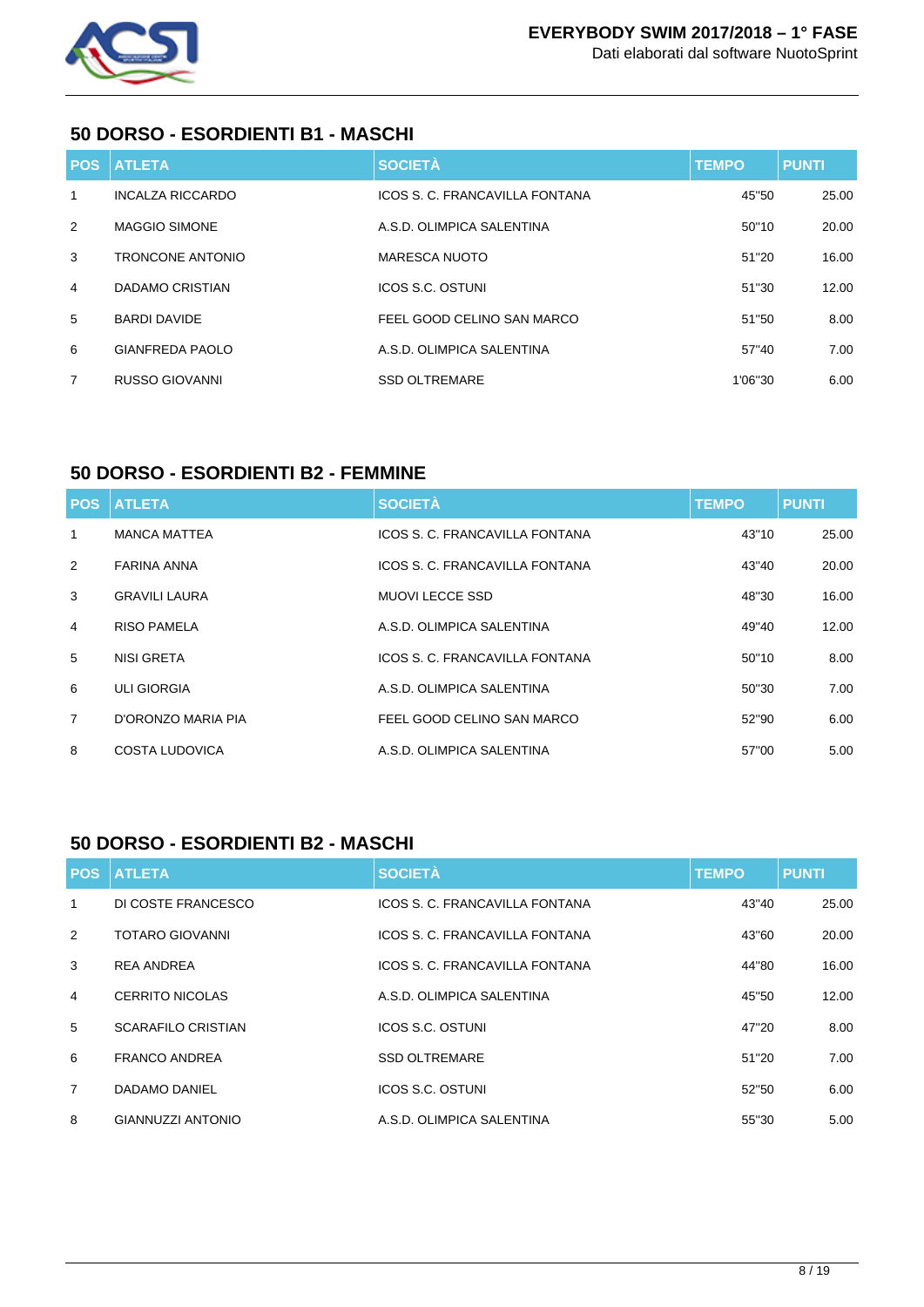

#### **50 DORSO - ESORDIENTI A - FEMMINE**

|                | <b>POS ATLETA</b>       | <b>SOCIETÀ</b>                 | <b>TEMPO</b> | <b>PUNTI</b> |
|----------------|-------------------------|--------------------------------|--------------|--------------|
| $\mathbf{1}$   | CHIANURA CHIARA         | ICOS S. C. FRANCAVILLA FONTANA | 45"00        | 25.00        |
| $\mathcal{P}$  | <b>DEL COCO MARTINA</b> | FEEL GOOD CELINO SAN MARCO     | 45"10        | 20.00        |
| 3              | <b>RIZZO GIULIA</b>     | <b>MARESCA NUOTO</b>           | 47"60        | 16.00        |
| $\overline{4}$ | <b>QUARTA VIRGINIA</b>  | <b>MUOVI LECCE SSD</b>         | 48"70        | 12.00        |
| 5              | RAUSA MARTA             | A.S.D. OLIMPICA SALENTINA      | 53"30        | 8.00         |
| 6              | PERRONE SOFIA           | FEEL GOOD CELINO SAN MARCO     | 54"90        | 7.00         |
| $\overline{7}$ | <b>BRUNO SOFIA</b>      | MARESCA-B                      | 57"30        | 6.00         |

## **50 DORSO - ESORDIENTI A - MASCHI**

| <b>POS</b>     | <b>ATLETA</b>           | <b>SOCIETÀ</b>                 | <b>TEMPO</b> | <b>PUNTI</b> |
|----------------|-------------------------|--------------------------------|--------------|--------------|
| 1              | <b>LOMBARDO ELIA</b>    | <b>SSD OLTREMARE</b>           | 39"10        | 25.00        |
| 2              | PASCALI MATTEO          | <b>MARESCA NUOTO</b>           | 39"30        | 20.00        |
| 3              | DI LATTE JOSHUA         | ICOS S.C. OSTUNI               | 40"50        | 16.00        |
| $\overline{4}$ | MASSAFRA FRANCESCO      | A.S.D. OLIMPICA SALENTINA      | 42"10        | 12.00        |
| $\overline{4}$ | TOTARO ORLANDO          | ICOS S. C. FRANCAVILLA FONTANA | 42"10        | 12.00        |
| 6              | DE PASCALIS DAVIDE      | <b>MARESCA NUOTO</b>           | 43"30        | 7.00         |
| $\overline{7}$ | DE TOMMASO RICCARDO     | ICOS S. C. FRANCAVILLA FONTANA | 43"80        | 6.00         |
| 8              | SERRATÌ RICCARDO        | FEEL GOOD CELINO SAN MARCO     | 44"80        | 5.00         |
| 9              | RICCIATO FRANCESCO PIO  | <b>MARESCA NUOTO</b>           | 46"10        | 4.00         |
| 10             | <b>BARLETTI GIACOMO</b> | MARESCA-B                      | 47"90        | 3.00         |
| 11             | <b>FILOMENO DENNIS</b>  | <b>ICOS S.C. OSTUNI</b>        | 48"90        | 2.00         |

#### **50 DORSO - RAGAZZI PRIMO ANNO - FEMMINE**

| <b>SOCIETA</b><br><b>POS ATLETA</b><br><b>PUNTI</b><br><b>TEMPO</b> |
|---------------------------------------------------------------------|
|---------------------------------------------------------------------|

## **50 DORSO - RAGAZZI PRIMO ANNO - MASCHI**

|        | <b>POS ATLETA</b>     | <b>SOCIETA</b>  | <b>TEMPO</b> | <b>PUNT</b> |
|--------|-----------------------|-----------------|--------------|-------------|
| $\sim$ | VERDESCA EDOARDO *(1) | MUOVI LECCE SSD | $\sim$       | 0.00        |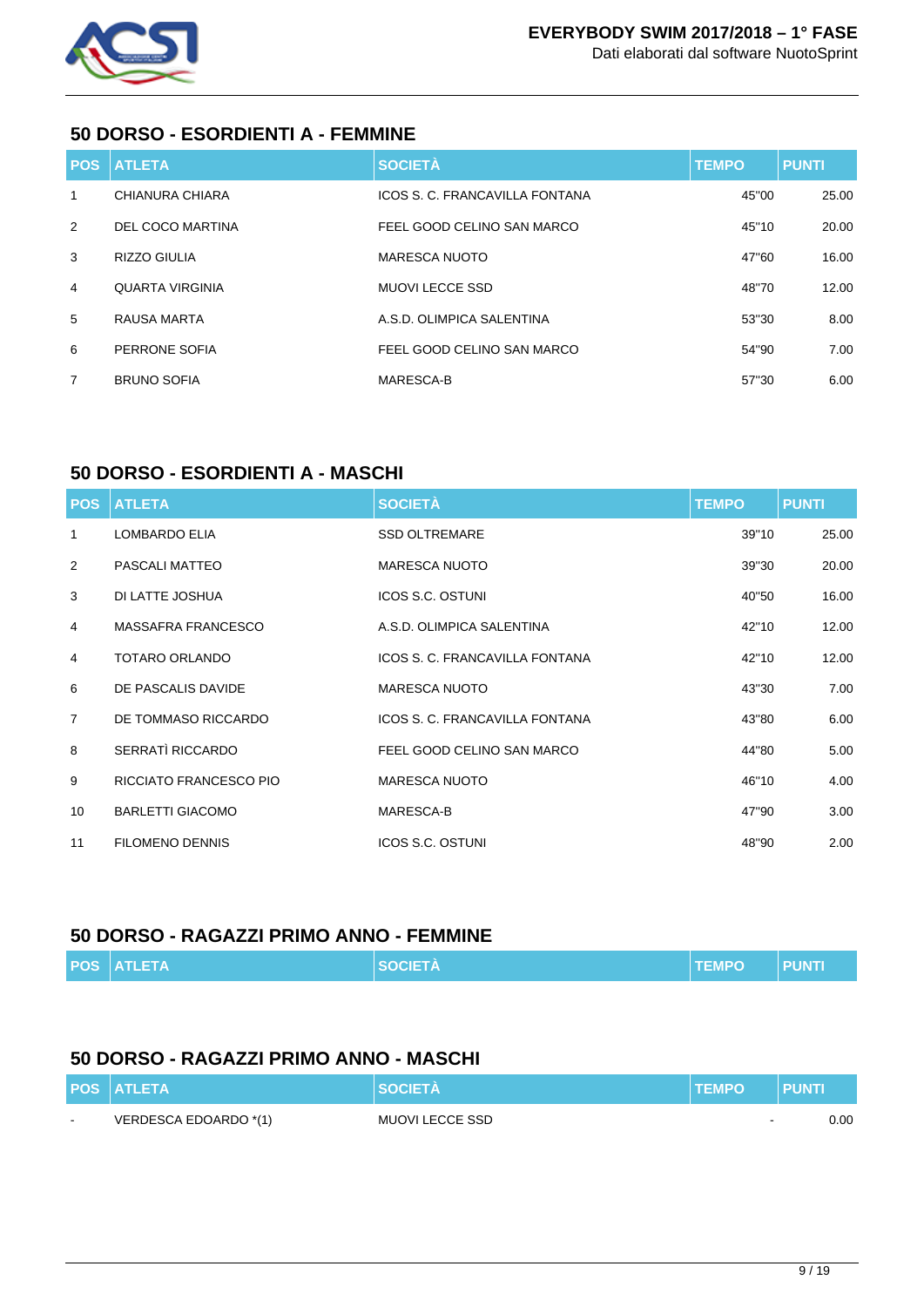

\*(1) ASSENTE

### **50 DORSO - RAGAZZI - FEMMINE**

|   | <b>POS ATLETA</b>    | <b>SOCIETÀ</b>                 | <b>TEMPO</b> | <b>PUNTI</b> |
|---|----------------------|--------------------------------|--------------|--------------|
|   | LIGORIO MARIA GIULIA | ICOS S. C. FRANCAVILLA FONTANA | 36"70        | 25.00        |
| 2 | VANESSA RREMA        | ICOS S.C. OSTUNI               | 41"40        | 20.00        |
| 3 | PANTALEO CATERINA    | FEEL GOOD CELINO SAN MARCO     | 43"60        | 16.00        |

### **50 DORSO - RAGAZZI - MASCHI**

|   | <b>POS ATLETA</b>    | <b>SOCIETÀ</b>                 | <b>TEMPO</b> | <b>PUNTI</b> |
|---|----------------------|--------------------------------|--------------|--------------|
|   | <b>FARINA DAVIDE</b> | ICOS S. C. FRANCAVILLA FONTANA | 36"70        | 25.00        |
| 2 | <b>RIZZO SIMONE</b>  | FEEL GOOD CELINO SAN MARCO     | 39"00        | 20.00        |
| 3 | SPEDICATO DANIEL     | <b>MARESCA NUOTO</b>           | 40"40        | 16.00        |

#### **50 DORSO - ASSOLUTI - FEMMINE**

| <b>POS ATLETA</b> | <b>SOCIETA</b>             | <b>TEMPO</b> | PUNT  |
|-------------------|----------------------------|--------------|-------|
| TONDO ALESSIA     | FEEL GOOD CELINO SAN MARCO | 39"00        | 25.00 |

## **50 DORSO - ASSOLUTI - MASCHI**

| <b>POS ATLETA</b> | <b>SOCIETA</b> | <b>TEMPO</b> | <b>PUNTI</b> |
|-------------------|----------------|--------------|--------------|
|                   |                |              |              |

#### **50 STILE LIBERO - ESORDIENTI B1 - FEMMINE**

|                | <b>POS ATLETA</b>        | <b>SOCIETÀ</b>                 | <b>TEMPO</b> | <b>PUNTI</b> |
|----------------|--------------------------|--------------------------------|--------------|--------------|
| 1              | LIGORIO ISABELLA         | ICOS S. C. FRANCAVILLA FONTANA | 40"10        | 25.00        |
| 2              | PERRONE MATILDE          | <b>MARESCA NUOTO</b>           | 42"40        | 20.00        |
| 3              | PAPALEO NOEMI            | FEEL GOOD CELINO SAN MARCO     | 43"20        | 16.00        |
| $\overline{4}$ | <b>COLETTA BEATRICE</b>  | FEEL GOOD CELINO SAN MARCO     | 48"50        | 12.00        |
| 5              | <b>GAETANI ADRIANA</b>   | <b>SSD OLTREMARE</b>           | 49"20        | 8.00         |
| 6              | ASCENZO LUCA             | ICOS S.C. OSTUNI               | 54"30        | 7.00         |
| $\overline{7}$ | <b>SCHIAVONE CELESTE</b> | MUOVI LECCE SSD                | 57"00        | 6.00         |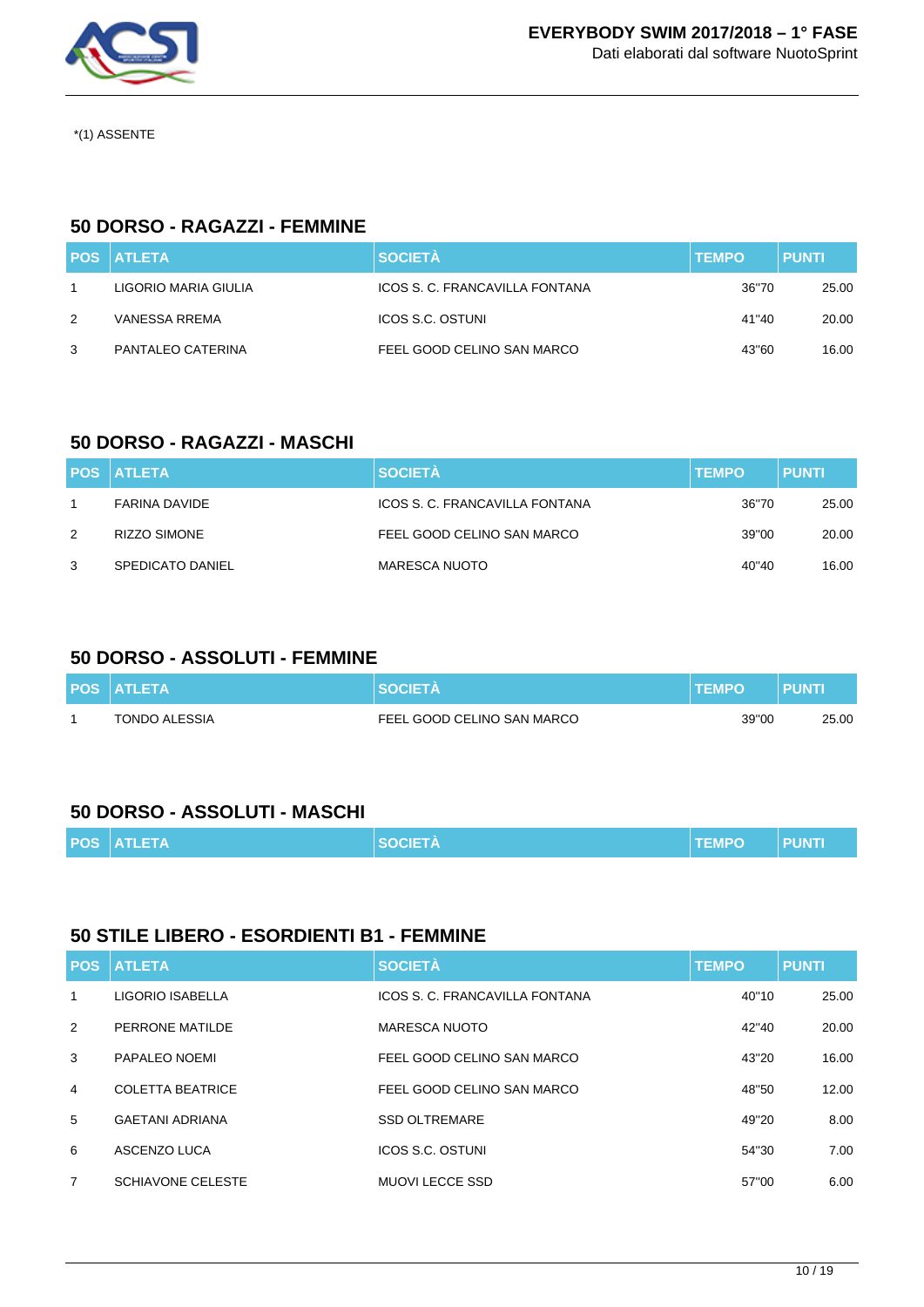

Dati elaborati dal software NuotoSprint

| 8 | PARROTTA GIORGIA | <b>OLIMPICACASARANO</b> | 58"10   | 5.00 |
|---|------------------|-------------------------|---------|------|
| Q | PIZZILEO GIADA   | <b>OLIMPICACASARANO</b> | 1'02"20 | 4.00 |

## **50 STILE LIBERO - ESORDIENTI B1 - MASCHI**

| <b>POS</b>     | <b>ATLETA</b>            | <b>SOCIETÀ</b>                 | <b>TEMPO</b> | <b>PUNTI</b> |
|----------------|--------------------------|--------------------------------|--------------|--------------|
| 1              | <b>CURTO FRANCESCO</b>   | <b>MARESCA NUOTO</b>           | 38"20        | 25.00        |
| 2              | <b>VECCHIO ALESSIO</b>   | A.S.D. OLIMPICA SALENTINA      | 40"90        | 20.00        |
| 3              | NISI DAVIDE              | ICOS S. C. FRANCAVILLA FONTANA | 43"30        | 16.00        |
| 4              | <b>PALMIERI RICCARDO</b> | <b>SSD OLTREMARE</b>           | 44"40        | 12.00        |
| 5              | DELL'ANNA MAICOL         | <b>SSD OLTREMARE</b>           | 46"70        | 8.00         |
| 6              | <b>SERGIO GABRIELE</b>   | <b>SSD OLTREMARE</b>           | 47"30        | 7.00         |
| $\overline{7}$ | DADAMO CRISTIAN          | <b>ICOS S.C. OSTUNI</b>        | 48"30        | 6.00         |
| 8              | <b>MAGGIO SIMONE</b>     | A.S.D. OLIMPICA SALENTINA      | 48"40        | 5.00         |
| 9              | <b>MARZIO ANGELO</b>     | <b>ICOS S.C. OSTUNI</b>        | 48"60        | 4.00         |
| 10             | <b>TOMMASI MARTINO</b>   | <b>SSD OLTREMARE</b>           | 50"00        | 3.00         |
| 11             | <b>LIBETTA GIULIO</b>    | <b>SSD OLTREMARE</b>           | 56"40        | 2.00         |
| 12             | <b>CARLA' ANDREA</b>     | <b>MUOVI LECCE SSD</b>         | 1'00"20      | 1.00         |

## **50 STILE LIBERO - ESORDIENTI B2 - FEMMINE**

| <b>POS</b>      | <b>ATLETA</b>          | <b>SOCIETÀ</b>                 | <b>TEMPO</b> | <b>PUNTI</b> |
|-----------------|------------------------|--------------------------------|--------------|--------------|
| 1               | <b>FARINA ANNA</b>     | ICOS S. C. FRANCAVILLA FONTANA | 36"70        | 25.00        |
| 2               | <b>MANCA MATTEA</b>    | ICOS S. C. FRANCAVILLA FONTANA | 38"20        | 20.00        |
| 3               | <b>MELE TERESA</b>     | <b>MUOVI LECCE SSD</b>         | 38"90        | 16.00        |
| 4               | <b>GELZO CARLOTTA</b>  | <b>MUOVI LECCE SSD</b>         | 40"70        | 12.00        |
| 5               | <b>SCIURTI BIANCA</b>  | <b>SSD OLTREMARE</b>           | 42"10        | 8.00         |
| 6               | <b>QUARTA CAROL</b>    | <b>MUOVI LECCE SSD</b>         | 43"31        | 7.00         |
| $\overline{7}$  | <b>PARISI AURORA</b>   | ICOS S. C. FRANCAVILLA FONTANA | 48"80        | 6.00         |
| 8               | <b>CHIRIATTI ELISA</b> | <b>SSD OLTREMARE</b>           | 48"90        | 5.00         |
| 9               | <b>ULI GIORGIA</b>     | A.S.D. OLIMPICA SALENTINA      | 50"60        | 4.00         |
| 10 <sup>°</sup> | <b>TURI FRANCESCA</b>  | <b>SSD OLTREMARE</b>           | 51"30        | 3.00         |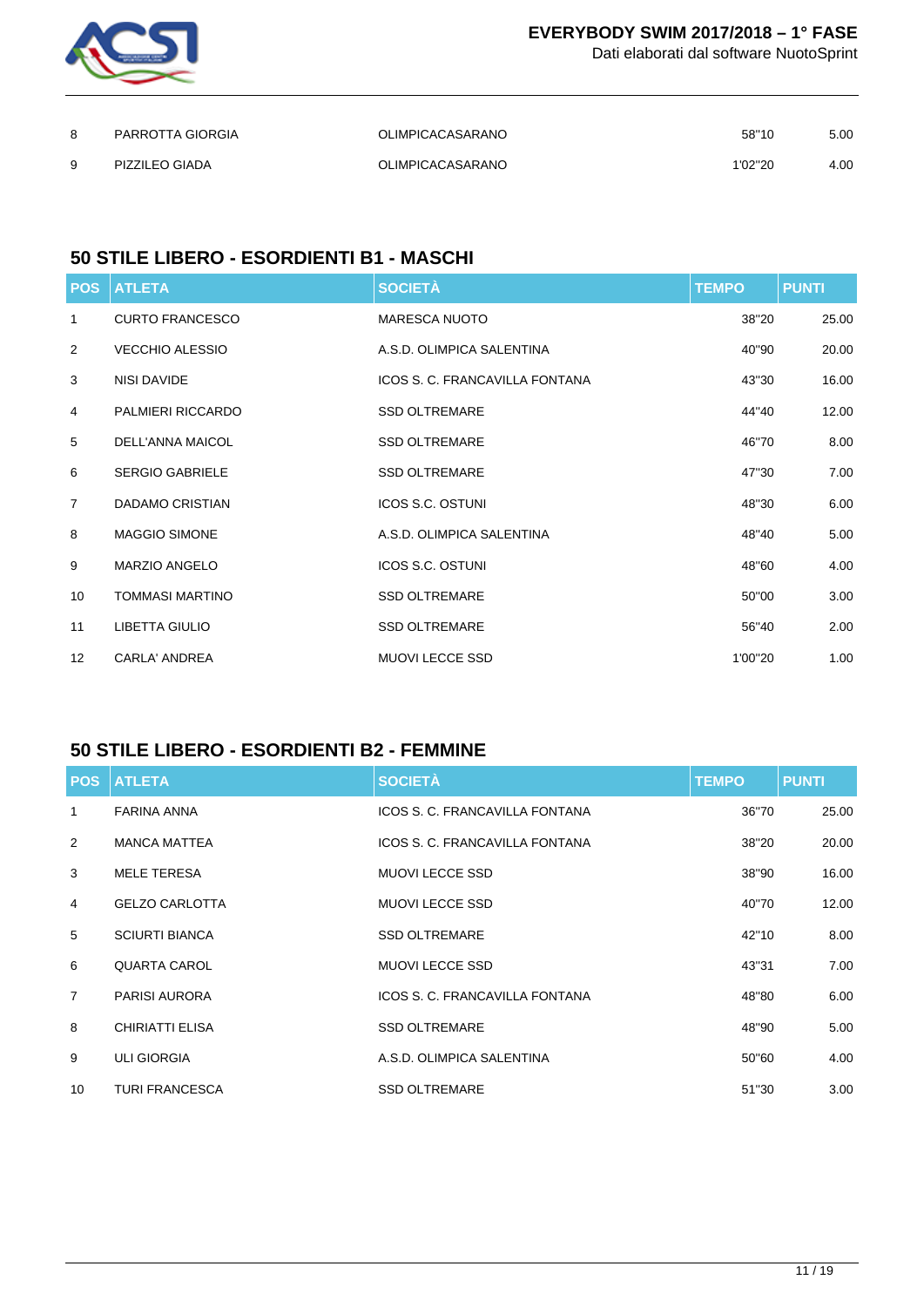

## **50 STILE LIBERO - ESORDIENTI B2 - MASCHI**

| <b>POS</b>     | <b>ATLETA</b>             | <b>SOCIETÀ</b>                 | <b>TEMPO</b> | <b>PUNTI</b> |
|----------------|---------------------------|--------------------------------|--------------|--------------|
| 1              | <b>PASTORE GIOELE</b>     | <b>MUOVI LECCE SSD</b>         | 33"00        | 25.00        |
| $\overline{2}$ | DI DONFRANCESCO MATTEO    | <b>SSD OLTREMARE</b>           | 36"50        | 20.00        |
| 3              | <b>REA ANDREA</b>         | ICOS S. C. FRANCAVILLA FONTANA | 36"60        | 16.00        |
| 4              | DI NOI GIANPAOLO          | ICOS S. C. FRANCAVILLA FONTANA | 37"00        | 12.00        |
| 5              | <b>ZACCARIA NICOLO</b>    | <b>ICOS S.C. OSTUNI</b>        | 37"10        | 8.00         |
| 6              | DI COSTE FRANCESCO        | ICOS S. C. FRANCAVILLA FONTANA | 37"70        | 7.00         |
| $\overline{7}$ | <b>TOTARO GIOVANNI</b>    | ICOS S. C. FRANCAVILLA FONTANA | 37"90        | 6.00         |
| 8              | ALÒ CRISTIAN              | ICOS S. C. FRANCAVILLA FONTANA | 40"00        | 5.00         |
| 9              | <b>SCARAFILO CRISTIAN</b> | <b>ICOS S.C. OSTUNI</b>        | 40"20        | 4.00         |
| 10             | <b>VERARDI DAVIDE</b>     | MUOVI LECCE SSD                | 42"80        | 3.00         |
| 11             | DADAMO DANIEL             | <b>ICOS S.C. OSTUNI</b>        | 48"70        | 2.00         |
| 12             | DE GIUSEPPE EDOARDO       | FEEL GOOD CELINO SAN MARCO     | 49"60        | 1.00         |

## **50 STILE LIBERO - ESORDIENTI A - FEMMINE**

| <b>POS</b>     | <b>ATLETA</b>             | <b>SOCIETÀ</b>                 | <b>TEMPO</b> | <b>PUNTI</b> |
|----------------|---------------------------|--------------------------------|--------------|--------------|
| 1              | PERRINI GIORGIA           | <b>ICOS S.C. OSTUNI</b>        | 35"90        | 25.00        |
| 2              | PIDULO ILARIA             | ICOS S. C. FRANCAVILLA FONTANA | 37"90        | 20.00        |
| 3              | <b>SEMERARO FRANCESCA</b> | <b>ICOS S.C. OSTUNI</b>        | 38"40        | 16.00        |
| 4              | <b>MACI FRANCESCA</b>     | FEEL GOOD CELINO SAN MARCO     | 38"50        | 12.00        |
| 5              | <b>CHIANURA CHIARA</b>    | ICOS S. C. FRANCAVILLA FONTANA | 38"60        | 8.00         |
| 6              | <b>CARRASSI SOFIA</b>     | ICOS S.C. OSTUNI               | 39"00        | 7.00         |
| $\overline{7}$ | <b>FAZZI MADDALENA</b>    | <b>SSD OLTREMARE</b>           | 40"40        | 6.00         |
| $\overline{7}$ | PERSONE' MICHELLE         | <b>MUOVI LECCE SSD</b>         | 40"40        | 6.00         |
| $\overline{7}$ | <b>QUARTA GIULIA</b>      | <b>SSD OLTREMARE</b>           | 40"40        | 6.00         |
| 10             | <b>SCATIGNA SARA</b>      | <b>ICOS S.C. OSTUNI</b>        | 40"60        | 3.00         |
| 11             | <b>CARONE ALESSIA</b>     | <b>MUOVI LECCE SSD</b>         | 40"70        | 2.00         |
| 11             | DEL COCO MARTINA          | FEEL GOOD CELINO SAN MARCO     | 40"70        | 2.00         |
| 13             | <b>BELLANOVA MARISOLE</b> | ICOS S.C. OSTUNI               | 43"30        | 1.00         |
| 14             | <b>RIZZO GIULIA</b>       | <b>MARESCA NUOTO</b>           | 44"80        | 1.00         |
| 15             | <b>TINA COSMERY</b>       | <b>ICOS S.C. OSTUNI</b>        | 48"00        | 1.00         |
| 16             | <b>RAUSA MARTA</b>        | A.S.D. OLIMPICA SALENTINA      | 48"30        | 1.00         |
| 17             | RIZZO GIULIA              | FEEL GOOD CELINO SAN MARCO     | 48"40        | 1.00         |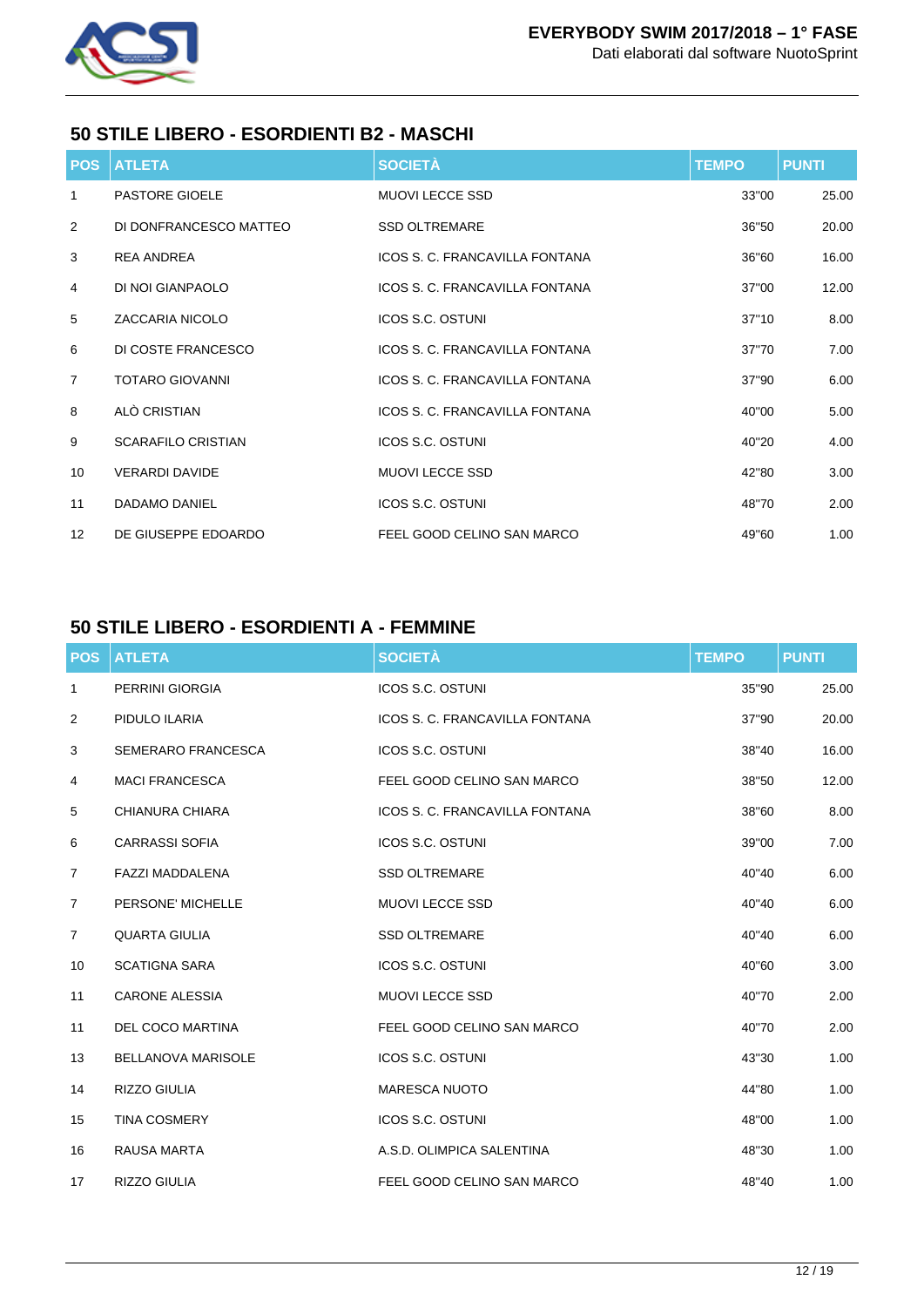

Dati elaborati dal software NuotoSprint

BAGLIVO FATIMA \*(1) A.S.D. OLIMPICA SALENTINA - 0.00

\*(1) ASSENTE

#### **50 STILE LIBERO - ESORDIENTI A - MASCHI**

| <b>POS</b>     | <b>ATLETA</b>          | <b>SOCIETÀ</b>                 | <b>TEMPO</b> | <b>PUNTI</b> |
|----------------|------------------------|--------------------------------|--------------|--------------|
| 1              | PASCALI MATTEO         | <b>MARESCA NUOTO</b>           | 33"40        | 25.00        |
| 2              | MASSAFRA FRANCESCO     | A.S.D. OLIMPICA SALENTINA      | 35"70        | 20.00        |
| 3              | DE PASCALIS DAVIDE     | MARESCA NUOTO                  | 35"90        | 16.00        |
| 4              | DE MASI LORENZO        | FEEL GOOD CELINO SAN MARCO     | 37"60        | 12.00        |
| 5              | DI LATTE JOSHUA        | ICOS S.C. OSTUNI               | 38"00        | 8.00         |
| 6              | TOTARO ORLANDO         | ICOS S. C. FRANCAVILLA FONTANA | 38"20        | 7.00         |
| $\overline{7}$ | RICCIATO FRANCESCO PIO | <b>MARESCA NUOTO</b>           | 38"90        | 6.00         |
| 8              | TOTARO ALESSANDRO      | <b>SSD OLTREMARE</b>           | 41"10        | 5.00         |
| 9              | DE TOMMASO RICCARDO    | ICOS S. C. FRANCAVILLA FONTANA | 43"20        | 4.00         |
| 10             | <b>FILOMENO DENNIS</b> | ICOS S.C. OSTUNI               | 51"00        | 3.00         |

#### **50 STILE LIBERO - RAGAZZI PRIMO ANNO - FEMMINE**

|  | <b>POS ATLETA</b> | <b>SOCIETA</b> | <b>TEMPO</b> | <b>PUNTI</b> |
|--|-------------------|----------------|--------------|--------------|
|--|-------------------|----------------|--------------|--------------|

#### **50 STILE LIBERO - RAGAZZI PRIMO ANNO - MASCHI**

|   | <b>POS ATLETA</b>          | <b>SOCIETÀ</b>            | <b>TEMPO</b> | <b>PUNTI</b> |
|---|----------------------------|---------------------------|--------------|--------------|
|   | <b>SCIURTI GIANLORENZO</b> | <b>SSD OLTREMARE</b>      | 32"20        | 25.00        |
| 2 | PATI MATTIA                | <b>SSD OLTREMARE</b>      | 32"30        | 20.00        |
| 3 | MONTEFUSCO GIORGIO         | A.S.D. OLIMPICA SALENTINA | 39"00        | 16.00        |
| 4 | <b>MONTINARO FRANCESCO</b> | <b>SSD OLTREMARE</b>      | 39"50        | 12.00        |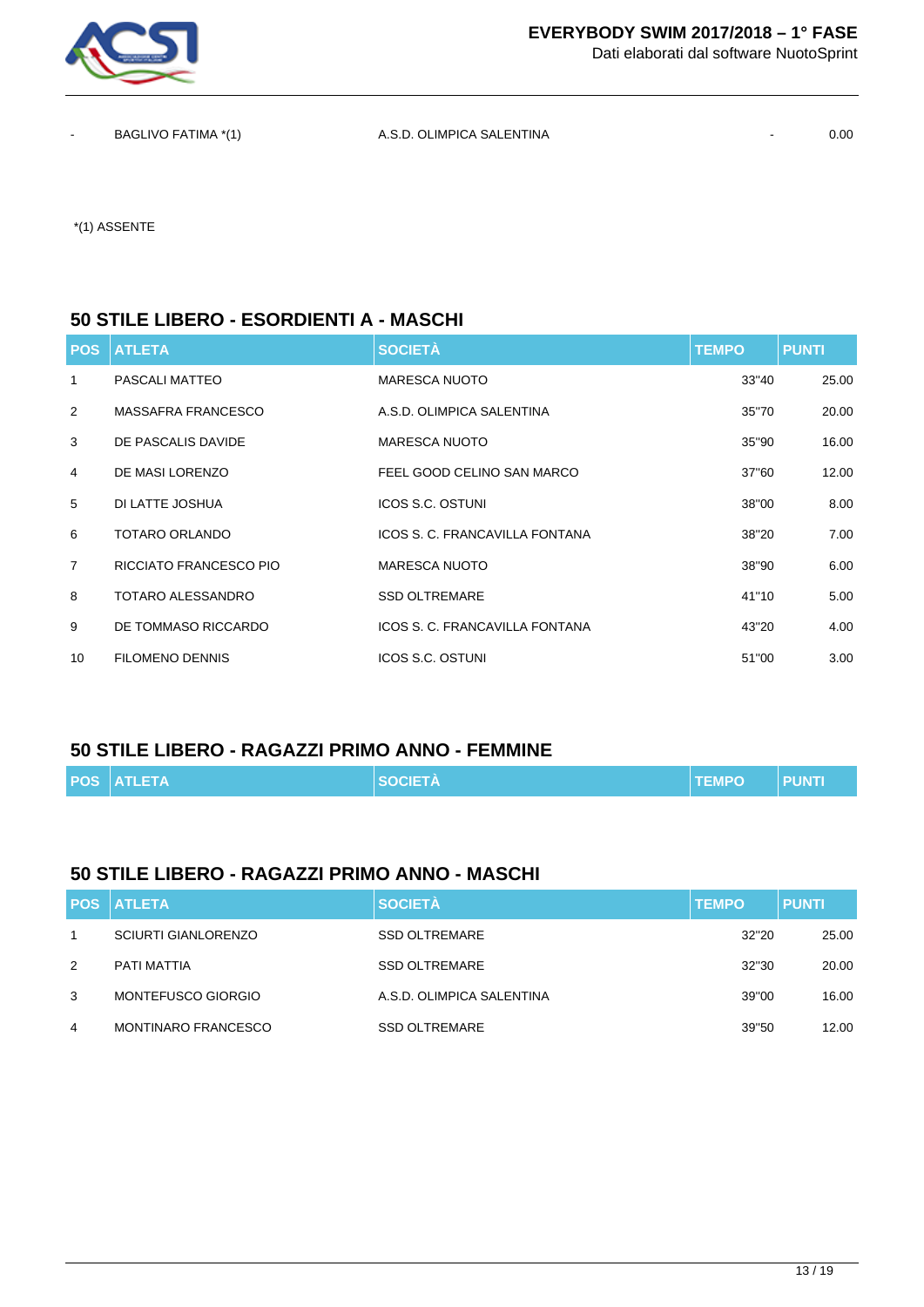

## **50 STILE LIBERO - RAGAZZI - FEMMINE**

| <b>POS</b>               | <b>ATLETA</b>         | <b>SOCIETÀ</b>                 | <b>TEMPO</b> | <b>PUNTI</b> |
|--------------------------|-----------------------|--------------------------------|--------------|--------------|
| 1                        | LIGORIO MARIA GIULIA  | ICOS S. C. FRANCAVILLA FONTANA | 32"70        | 25.00        |
| 2                        | <b>MANTI GLORIA</b>   | <b>SSD OLTREMARE</b>           | 34"90        | 20.00        |
| 3                        | <b>RIELLI GAIA</b>    | <b>SSD OLTREMARE</b>           | 35"20        | 16.00        |
| 4                        | <b>FUMAROLA MARIA</b> | <b>MUOVI LECCE SSD</b>         | 35"60        | 12.00        |
| $\overline{4}$           | <b>VANESSA RREMA</b>  | <b>ICOS S.C. OSTUNI</b>        | 35"60        | 12.00        |
| 6                        | CHIARA SANTORO        | <b>ICOS S.C. OSTUNI</b>        | 36"40        | 7.00         |
| $\overline{7}$           | STOMEO ALESSANDRA     | <b>SSD OLTREMARE</b>           | 43"00        | 6.00         |
| $\overline{\phantom{a}}$ | CINO AURORA *(2)      | <b>SSD OLTREMARE</b>           |              | 0.00         |
| $\blacksquare$           | DE FRANCO SOFIA *(1)  | <b>MUOVI LECCE SSD</b>         |              | 0.00         |
| $\overline{\phantom{a}}$ | ZOLLINO GEMMA *(3)    | FEEL GOOD CELINO SAN MARCO     |              | 0.00         |

- \*(1) ASSENTE
- \*(2) ASSENTE
- \*(3) ASSENTE

## **50 STILE LIBERO - RAGAZZI - MASCHI**

| <b>POS</b> | <b>ATLETA</b>            | <b>SOCIETÀ</b>             | <b>TEMPO</b> | <b>PUNTI</b> |
|------------|--------------------------|----------------------------|--------------|--------------|
| 1          | <b>LOCHE SAMUEL</b>      | <b>MUOVI LECCE SSD</b>     | 30"40        | 25.00        |
| 2          | <b>MAZZOTTA PARIDE</b>   | <b>MARESCA NUOTO</b>       | 31"80        | 20.00        |
| 3          | <b>MACI LORENZO</b>      | FEEL GOOD CELINO SAN MARCO | 31"90        | 16.00        |
| 4          | ASCANIO ROBERTO          | <b>MARESCA NUOTO</b>       | 32"20        | 12.00        |
| 5          | PEZZUTO GIACOMO          | MARESCA NUOTO              | 32"30        | 8.00         |
| 6          | <b>PALADINI FEDERICO</b> | <b>MARESCA NUOTO</b>       | 33"10        | 7.00         |
| 6          | <b>RIZZO SIMONE</b>      | FEEL GOOD CELINO SAN MARCO | 33"10        | 7.00         |
| 8          | PEZZOLLA EDOARDO         | FEEL GOOD CELINO SAN MARCO | 33"40        | 5.00         |
| 9          | ANDREOZZI GABRIELE       | FEEL GOOD CELINO SAN MARCO | 34"60        | 4.00         |
| 10         | PARROTTA MANUEL          | A.S.D. OLIMPICA SALENTINA  | 35"30        | 3.00         |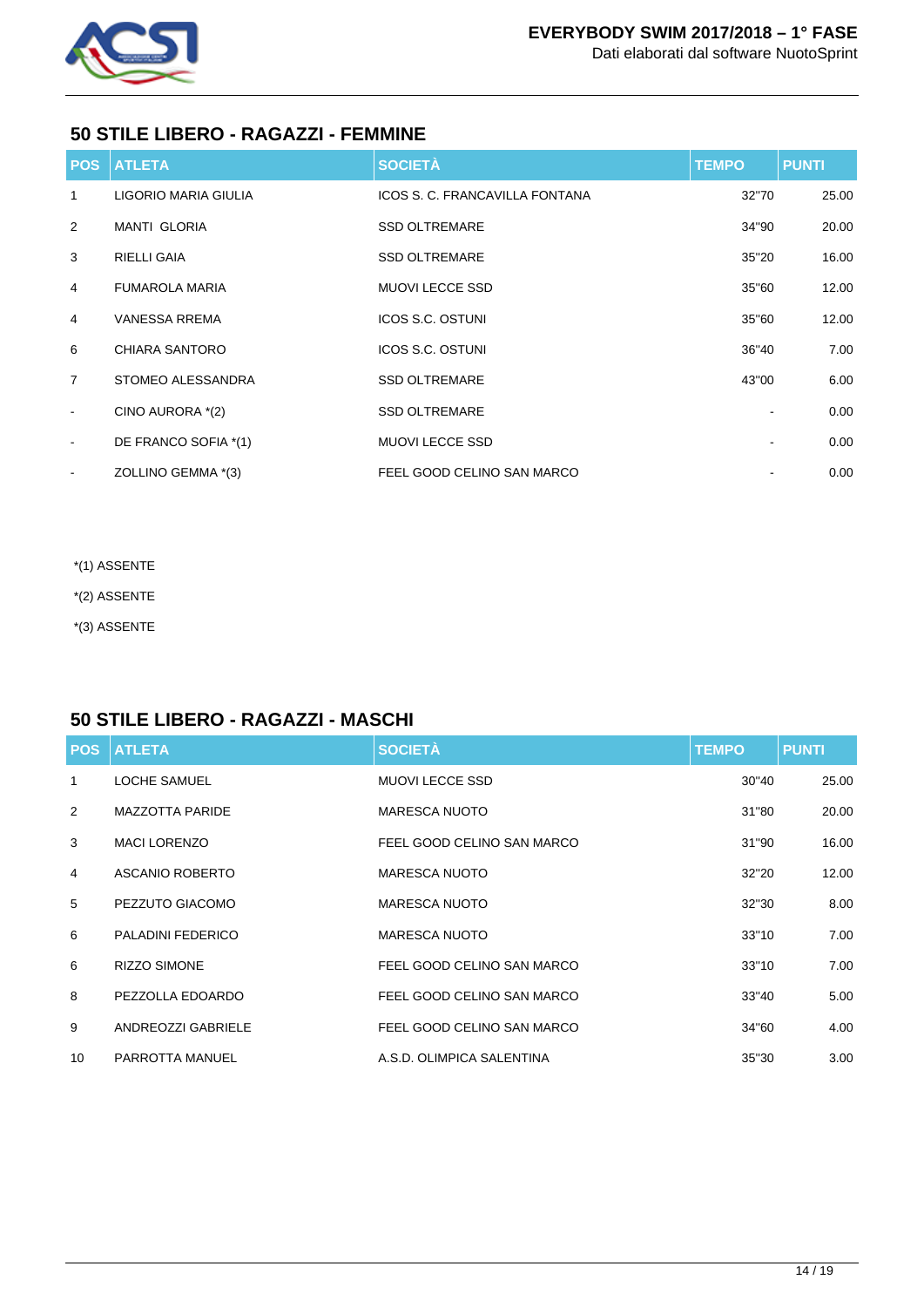

Dati elaborati dal software NuotoSprint

### **50 STILE LIBERO - ASSOLUTI - FEMMINE**

|   | <b>POS ATLETA</b> | <b>SOCIETÀ</b>             | <b>TEMPO</b> | <b>PUNTI</b> |
|---|-------------------|----------------------------|--------------|--------------|
|   | TONDO ALESSIA     | FEEL GOOD CELINO SAN MARCO | 34"30        | 25.00        |
| 2 | LENTI CHIARA      | <b>SSD OLTREMARE</b>       | 35"80        | 20.00        |
| 3 | DE NISI DARIA     | FEEL GOOD CELINO SAN MARCO | 36"00        | 16.00        |

#### **50 STILE LIBERO - ASSOLUTI - MASCHI**

|   | <b>POS ATLETA</b>         | <b>SOCIETÀ</b>             | <b>TEMPO</b> | <b>PUNTI</b> |
|---|---------------------------|----------------------------|--------------|--------------|
|   | ROMANO LUCA               | <b>MARESCA NUOTO</b>       | 30"50        | 25.00        |
| 2 | ANDREOZZI MATTEO          | FEEL GOOD CELINO SAN MARCO | 30"60        | 20.00        |
| 3 | ROMANO GIANMARIA          | <b>MARESCA NUOTO</b>       | 31"80        | 16.00        |
| 4 | <b>CRISPINO FRANCESCO</b> | <b>MUOVI LECCE SSD</b>     | 33"80        | 12.00        |

#### **50 RANA - ESORDIENTI B1 - FEMMINE**

| <b>POS</b>   | <b>ATLETA</b>                   | <b>SOCIETÀ</b>                 | <b>TEMPO</b> | <b>PUNTI</b> |
|--------------|---------------------------------|--------------------------------|--------------|--------------|
| $\mathbf{1}$ | LIGORIO ISABELLA                | ICOS S. C. FRANCAVILLA FONTANA | 49"60        | 25.00        |
| 2            | MARSANO ELISABETTA              | <b>OLIMPICACASARANO</b>        | 58"40        | 20.00        |
| 3            | MICCOLI AGNESE                  | FEEL GOOD CELINO SAN MARCO     | 59"00        | 16.00        |
| 4            | PASCA VIOLA                     | MUOVI LECCE SSD                | 1'00"60      | 12.00        |
| 5            | CARRIERI MARIA GRAZIA           | FEEL GOOD CELINO SAN MARCO     | 1'03"70      | 8.00         |
| 6            | <b>GUARINO MARIA ANTONIETTA</b> | ICOS S. C. FRANCAVILLA FONTANA | 1'13"00      | 7.00         |

#### **50 RANA - ESORDIENTI B1 - MASCHI**

| <b>POS</b>     | <b>ATLETA</b>           | <b>SOCIETÀ</b>                 | <b>TEMPO</b> | <b>PUNTI</b> |
|----------------|-------------------------|--------------------------------|--------------|--------------|
| 1              | <b>INCALZA RICCARDO</b> | ICOS S. C. FRANCAVILLA FONTANA | 48"50        | 25.00        |
| 2              | LECCESE FRANCESCO       | <b>MUOVI LECCE SSD</b>         | 51"30        | 20.00        |
| 3              | <b>VECCHIO ALESSIO</b>  | A.S.D. OLIMPICA SALENTINA      | 53"10        | 16.00        |
| $\overline{4}$ | <b>CURTO FRANCESCO</b>  | MARESCA NUOTO                  | 54"50        | 12.00        |
| 5              | NISI DAVIDE             | ICOS S. C. FRANCAVILLA FONTANA | 58"80        | 8.00         |
| 6              | <b>MARZIO ANGELO</b>    | <b>ICOS S.C. OSTUNI</b>        | 1'01"30      | 7.00         |
| $\blacksquare$ | GIANFREDA PAOLO *(1)    | A.S.D. OLIMPICA SALENTINA      |              | 0.00         |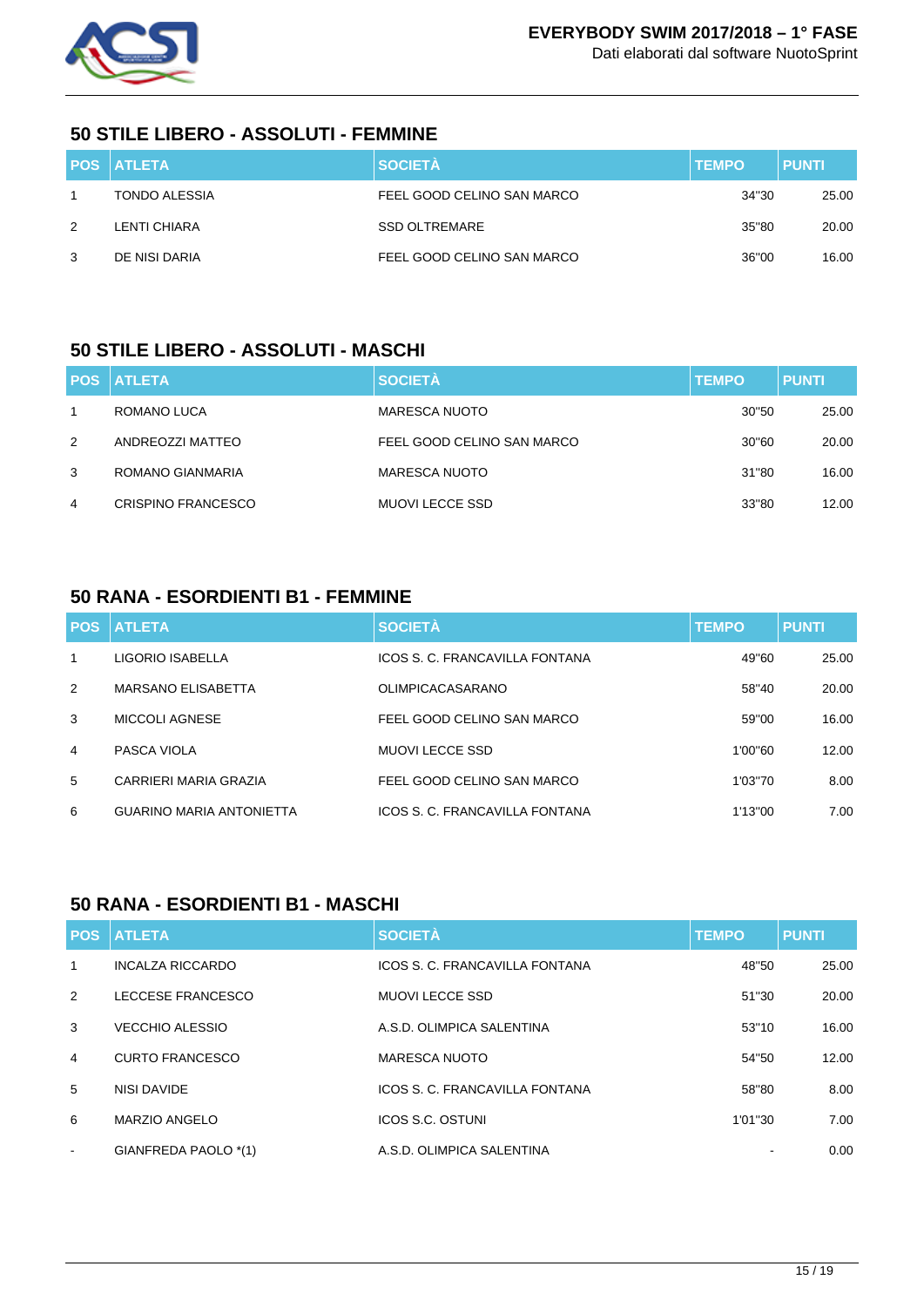

\*(1) ASSENTE

#### **50 RANA - ESORDIENTI B2 - FEMMINE**

|   | <b>POS ATLETA</b> | <b>SOCIETÀ</b>                 | <b>TEMPO</b> | <b>PUNTI</b> |
|---|-------------------|--------------------------------|--------------|--------------|
|   | RISO PAMELA       | A.S.D. OLIMPICA SALENTINA      | 53"10        | 25.00        |
| 2 | CARICATO SOFIA    | MUOVI LECCE SSD                | 54"10        | 20.00        |
| 3 | NISI GRETA        | ICOS S. C. FRANCAVILLA FONTANA | 56"20        | 16.00        |
| 4 | COSTA LUDOVICA    | A.S.D. OLIMPICA SALENTINA      | 1'02"20      | 12.00        |

### **50 RANA - ESORDIENTI B2 - MASCHI**

|   | <b>POS ATLETA</b>        | <b>SOCIETÀ</b>                 | <b>TEMPO</b> | <b>PUNTI</b> |
|---|--------------------------|--------------------------------|--------------|--------------|
| 1 | DI NOI GIANPAOLO         | ICOS S. C. FRANCAVILLA FONTANA | 49"00        | 25.00        |
| 2 | ZACCARIA NICOLO          | ICOS S.C. OSTUNI               | 49"60        | 20.00        |
| 3 | CERRITO NICOLAS          | A.S.D. OLIMPICA SALENTINA      | 52"30        | 16.00        |
| 4 | <b>GIANNUZZI ANTONIO</b> | A.S.D. OLIMPICA SALENTINA      | 1'04"10      | 12.00        |

## **50 RANA - ESORDIENTI A - FEMMINE**

| <b>POS</b>        | <b>ATLETA</b>             | <b>SOCIETÀ</b>                 | <b>TEMPO</b> | <b>PUNTI</b> |
|-------------------|---------------------------|--------------------------------|--------------|--------------|
| 1                 | <b>PERRINI GIORGIA</b>    | <b>ICOS S.C. OSTUNI</b>        | 49"20        | 25.00        |
| 2                 | <b>SEMERARO FRANCESCA</b> | <b>ICOS S.C. OSTUNI</b>        | 50"50        | 20.00        |
| 3                 | CACCIAPAGLIA ALESSANDRA   | <b>MUOVI LECCE SSD</b>         | 51"40        | 16.00        |
| 4                 | PIDULO ILARIA             | ICOS S. C. FRANCAVILLA FONTANA | 51"50        | 12.00        |
| 5                 | <b>MACI FRANCESCA</b>     | FEEL GOOD CELINO SAN MARCO     | 53"00        | 8.00         |
| 6                 | <b>CARRASSI SOFIA</b>     | <b>ICOS S.C. OSTUNI</b>        | 53"60        | 7.00         |
| $\overline{7}$    | <b>SCATIGNA SARA</b>      | <b>ICOS S.C. OSTUNI</b>        | 54"00        | 6.00         |
| 8                 | <b>BELLANOVA MARISOLE</b> | <b>ICOS S.C. OSTUNI</b>        | 54"70        | 5.00         |
| 8                 | <b>CINIERI VALENTINA</b>  | ICOS S. C. FRANCAVILLA FONTANA | 54"70        | 5.00         |
| 10                | STRAFELLA ELEONORA        | MARESCA-B                      | 55"60        | 3.00         |
| 11                | DE DOMINICIS BENEDETTA    | <b>SSD OLTREMARE</b>           | 58"40        | 2.00         |
| $12 \overline{ }$ | <b>TINA COSMERY</b>       | <b>ICOS S.C. OSTUNI</b>        | 1'00"00      | 1.00         |
| 13                | <b>CAPPILLI CHIARA</b>    | <b>MUOVI LECCE SSD</b>         | 1'00"40      | 1.00         |
| $\blacksquare$    | BAGLIVO FATIMA *(1)       | A.S.D. OLIMPICA SALENTINA      |              | 0.00         |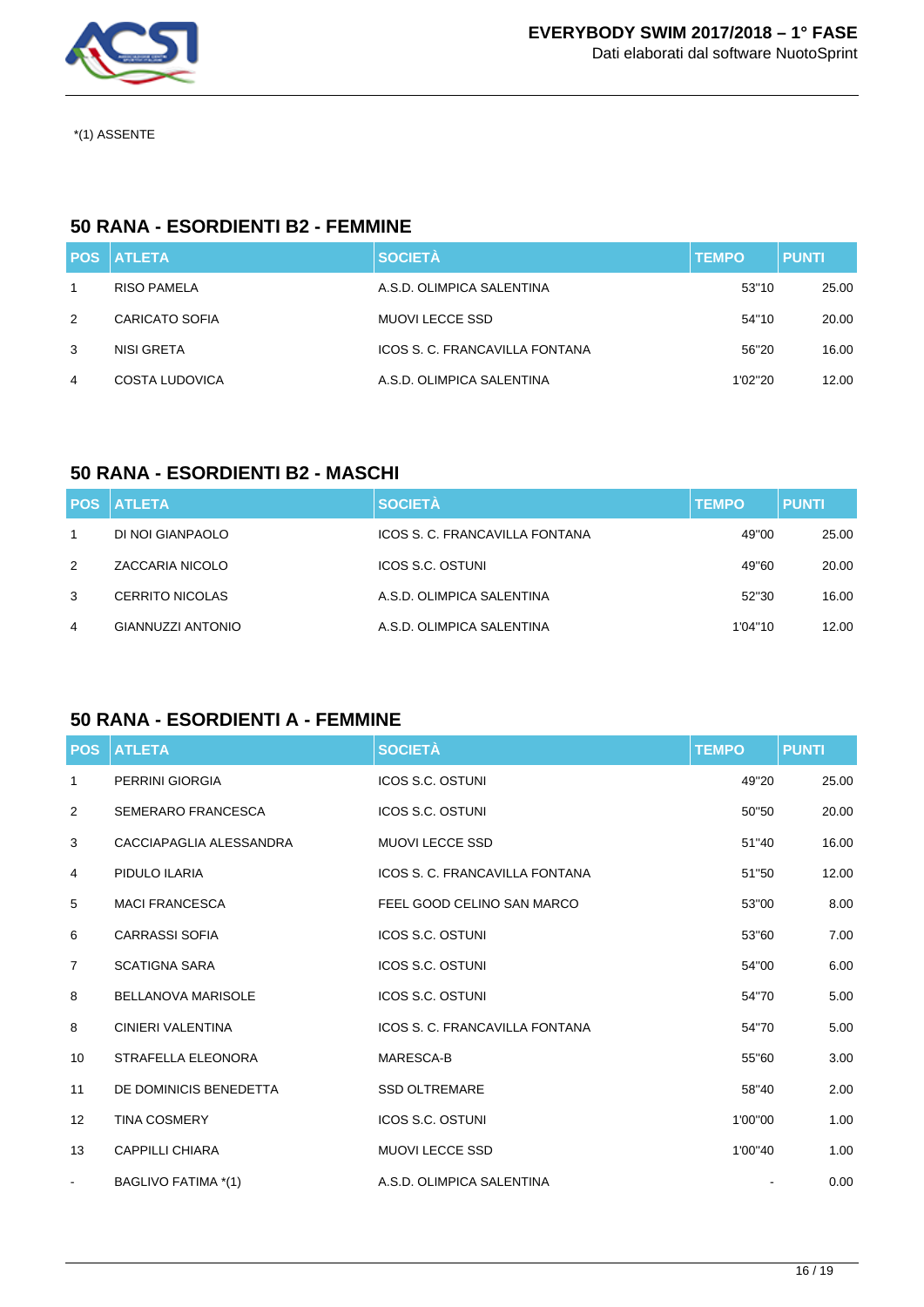

\*(1) ASSENTE

### **50 RANA - ESORDIENTI A - MASCHI**

|   | <b>POS ATLETA</b>    | <b>SOCIETÀ</b>                 | <b>TEMPO</b> | <b>PUNTI</b> |
|---|----------------------|--------------------------------|--------------|--------------|
|   | PEZZOLLA GIORGIO     | FEEL GOOD CELINO SAN MARCO     | 51"40        | 25.00        |
| 2 | SERRATÌ RICCARDO     | FEEL GOOD CELINO SAN MARCO     | 54"50        | 20.00        |
| 3 | <b>RIZZO MICHELE</b> | <b>SSD OLTREMARE</b>           | 54"60        | 16.00        |
| 4 | D'URSO EMANUELE      | ICOS S. C. FRANCAVILLA FONTANA | 54"80        | 12.00        |

#### **50 RANA - RAGAZZI PRIMO ANNO - FEMMINE**

| <b>POS ATLETA</b> |  | <b>SOCIETÀ</b> | <b>TEMPO</b> | <b>PUNTI</b> |
|-------------------|--|----------------|--------------|--------------|
|-------------------|--|----------------|--------------|--------------|

### **50 RANA - RAGAZZI PRIMO ANNO - MASCHI**

|               | <b>POS ATLETA</b>  | <b>SOCIETA</b>            | <b>ITEMPO</b> | <b>PUNTI</b> |
|---------------|--------------------|---------------------------|---------------|--------------|
|               | DE MATTEIS LUCA    | SSD OLTREMARE             | 43"70         | 25.00        |
| $\mathcal{P}$ | MONTEFUSCO GIORGIO | A.S.D. OLIMPICA SALENTINA | 45"90         | 20.00        |

## **50 RANA - RAGAZZI - FEMMINE**

|        | <b>POS ATLETA</b>  | <b>SOCIETÀ</b>             | <b>TEMPO</b>             | <b>PUNTI</b> |
|--------|--------------------|----------------------------|--------------------------|--------------|
|        | CHIARA SANTORO     | <b>ICOS S.C. OSTUNI</b>    | 44"20                    | 25.00        |
| 2      | PANTALEO CATERINA  | FEEL GOOD CELINO SAN MARCO | 46"00                    | 20.00        |
| 3      | CARDONE ALESSIA    | <b>MUOVI LECCE SSD</b>     | 46"80                    | 16.00        |
| $\sim$ | ZOLLINO GEMMA *(1) | FEEL GOOD CELINO SAN MARCO | $\overline{\phantom{a}}$ | 0.00         |

\*(1) ASSENTE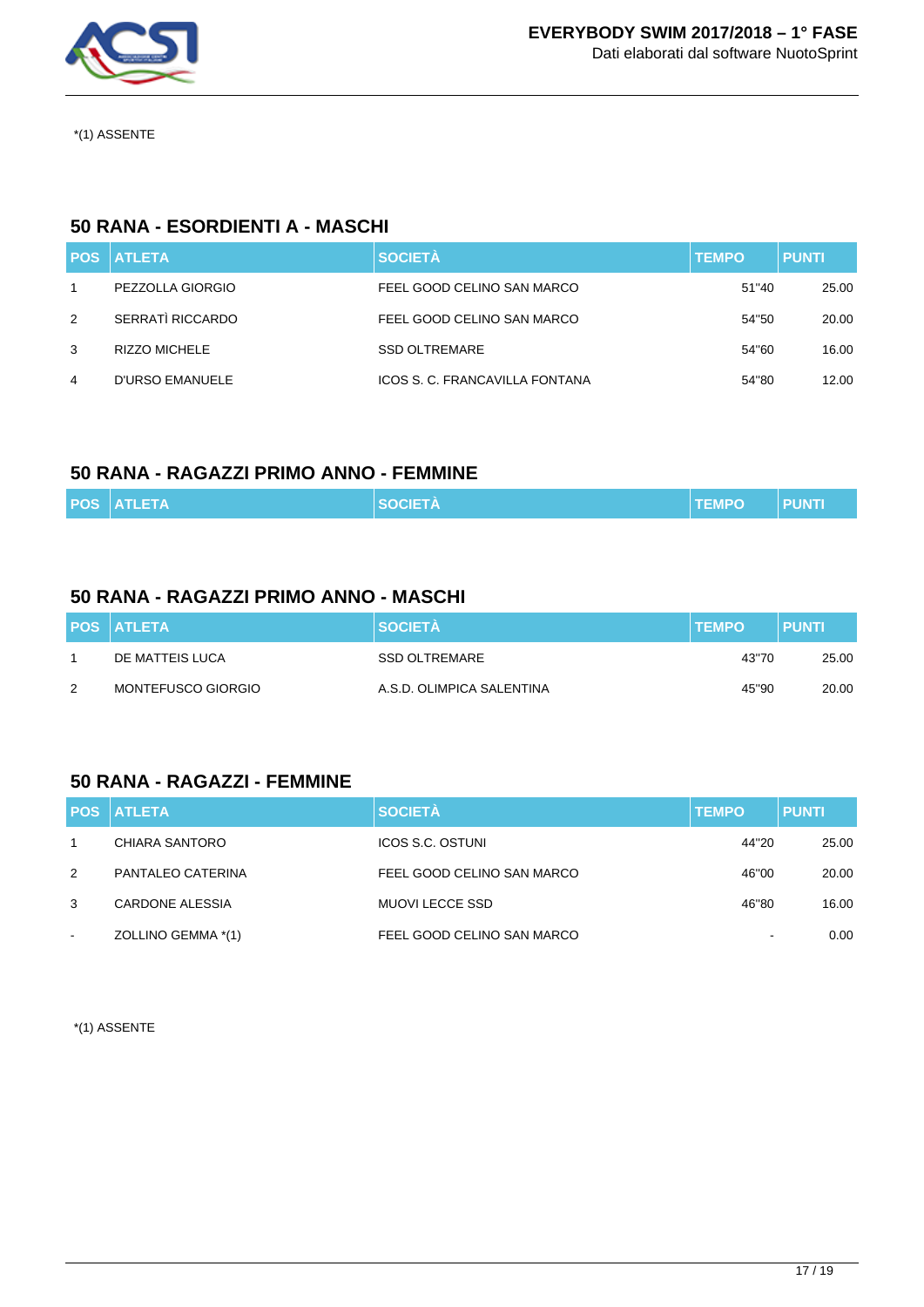

#### **50 RANA - RAGAZZI - MASCHI**

|   | <b>POS ATLETA</b>   | <b>SOCIETÀ</b>             | <b>TEMPO</b> | <b>PUNTI</b> |
|---|---------------------|----------------------------|--------------|--------------|
| 1 | PAGLIARA MIRKO      | MUOVI LECCE SSD            | 38"20        | 25.00        |
| 2 | PALADINI FEDERICO   | MARESCA NUOTO              | 45"00        | 20.00        |
| 3 | <b>MACI LORENZO</b> | FEEL GOOD CELINO SAN MARCO | 45"10        | 16.00        |
| 3 | PARROTTA MANUEL     | A.S.D. OLIMPICA SALENTINA  | 45"10        | 16.00        |
| 3 | PEZZOLLA EDOARDO    | FEEL GOOD CELINO SAN MARCO | 45"10        | 16.00        |
| 3 | PEZZUTO GIACOMO     | <b>MARESCA NUOTO</b>       | 45"10        | 16.00        |

## **50 RANA - ASSOLUTI - FEMMINE**

|  | <b>POS ATLETA</b> | <b>SOCIETA</b> | <b>TEMPO</b> | <b>PUNTI</b> |
|--|-------------------|----------------|--------------|--------------|
|--|-------------------|----------------|--------------|--------------|

## **50 RANA - ASSOLUTI - MASCHI**

| <b>POS ATLETA</b> | <b>SOCIETA</b>             | <b>TEMPO</b> | <b>PUNT</b> |
|-------------------|----------------------------|--------------|-------------|
| ANDREOZZI MATTEO  | FEEL GOOD CELINO SAN MARCO | 43"40        | 25.00       |